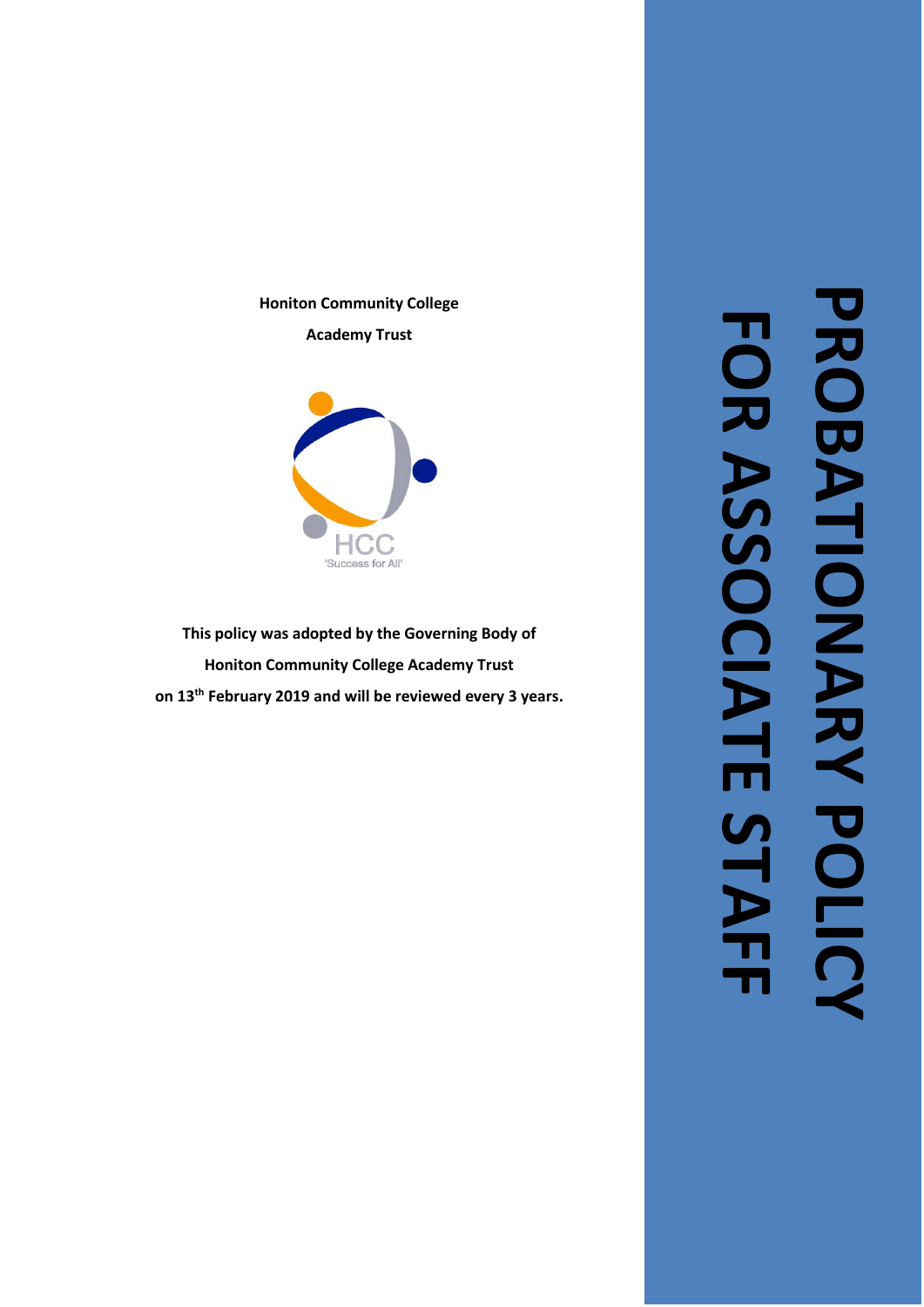# **TABLE OF CONTENTS**

| Α.   |                                                                                                  |  |
|------|--------------------------------------------------------------------------------------------------|--|
| A.1. |                                                                                                  |  |
| A.2. |                                                                                                  |  |
| A.3. |                                                                                                  |  |
| A.4. |                                                                                                  |  |
| A.5. |                                                                                                  |  |
| A.6. |                                                                                                  |  |
| A.7. |                                                                                                  |  |
| A.8  |                                                                                                  |  |
| B    |                                                                                                  |  |
| B.1  |                                                                                                  |  |
| C    |                                                                                                  |  |
| D    |                                                                                                  |  |
| E    |                                                                                                  |  |
| E.1  |                                                                                                  |  |
| E.2  |                                                                                                  |  |
| E.3  |                                                                                                  |  |
| E.4  |                                                                                                  |  |
| E.5  |                                                                                                  |  |
| E.6  |                                                                                                  |  |
| E.7  |                                                                                                  |  |
| E.8  |                                                                                                  |  |
| F    |                                                                                                  |  |
| F.1  |                                                                                                  |  |
| F.2  |                                                                                                  |  |
| F.3  |                                                                                                  |  |
| G    |                                                                                                  |  |
| G.1. |                                                                                                  |  |
| H    |                                                                                                  |  |
| 1.   |                                                                                                  |  |
| 2.   |                                                                                                  |  |
| 3.   |                                                                                                  |  |
| 3.1  | Third (Final) Probationary Review Meeting for Employees working at a Satisfactory / Improved  12 |  |
| I    |                                                                                                  |  |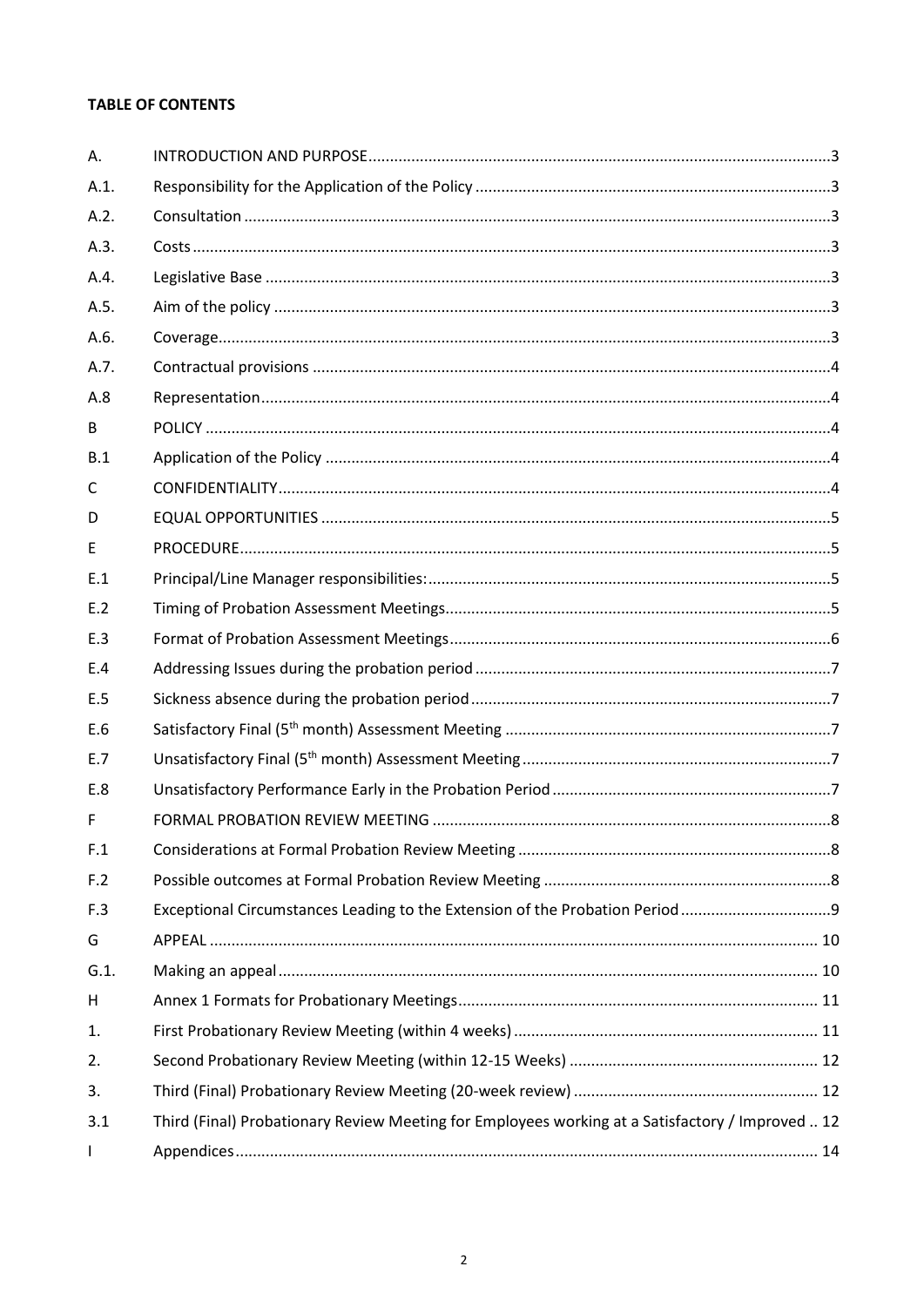#### <span id="page-2-0"></span>**A. INTRODUCTION AND PURPOSE**

#### <span id="page-2-1"></span>**A.1. Responsibility for the Application of the Policy**

It is the responsibility of the Governing Body and the Principal to ensure that they implement an effective probation period for all new probationers not covered by the statutory induction scheme for teachers. **Please note that associate staff who have transferred or been promoted into new posts are not contracted to a probationary period.**

The Governing Body is responsible for ensuring that the time frames detailed in the Probationary Policy for College associate staff are adhered to. The Governing Body will delegate this responsibility to the Principal who will, if appropriate, designate an appropriate manager to conduct the probation process for each new probationer who joins the college staff.

#### <span id="page-2-2"></span>**A.2. Consultation**

This policy has followed consultation with the recognised Trade Unions / Professional Associations. Should the Governing Body wish to make changes to this policy, the required consultation must be undertaken by the Governing Body with the County Officers of the recognised Trade Unions/Professional Associations.

#### <span id="page-2-3"></span>**A.3. Costs**

Schools that do not purchase HR advice from the DCC Schools' Personnel Service, must ensure that either they or their personnel service provider have adequate financial resources to cover any costs arising from any subsequent claims.

#### <span id="page-2-4"></span>**A.4. Legislative Base**

This policy takes into account the statutory requirements of the Employment Rights Act 1996 (Amended 2002).

#### <span id="page-2-5"></span>**A.5. Aim of the policy**

The probation period provides the Principal/designated manager with the opportunity to clarify what is expected of the probationer and to set the objectives and standards of the post.

It also allows both the Principal/designated manager and the probationer to assess objectively whether the probationer is suitable for the role, taking into account the individual's overall capability, skills, performance and general conduct in relation to the job in question.

**It is important that all new probationers are clearly informed that their employment may be terminated if they do not reach the required standards of performance within the stated probationary period.** 

#### <span id="page-2-6"></span>**A.6. Coverage**

This policy applies to all new associate staff in the college, except those who have six months' or more continuous service under the terms and conditions of the National Joint Council (NJC) for Local Government Services and/or have completed the full 26 weeks probation period with a relevant employer under the Redundancy Payments (Continuity of Employment in Local Government, etc.) (Modification) Order 1999.

This policy does not apply to those staff employed under the terms and conditions of the School Teachers' Pay and Conditions Document.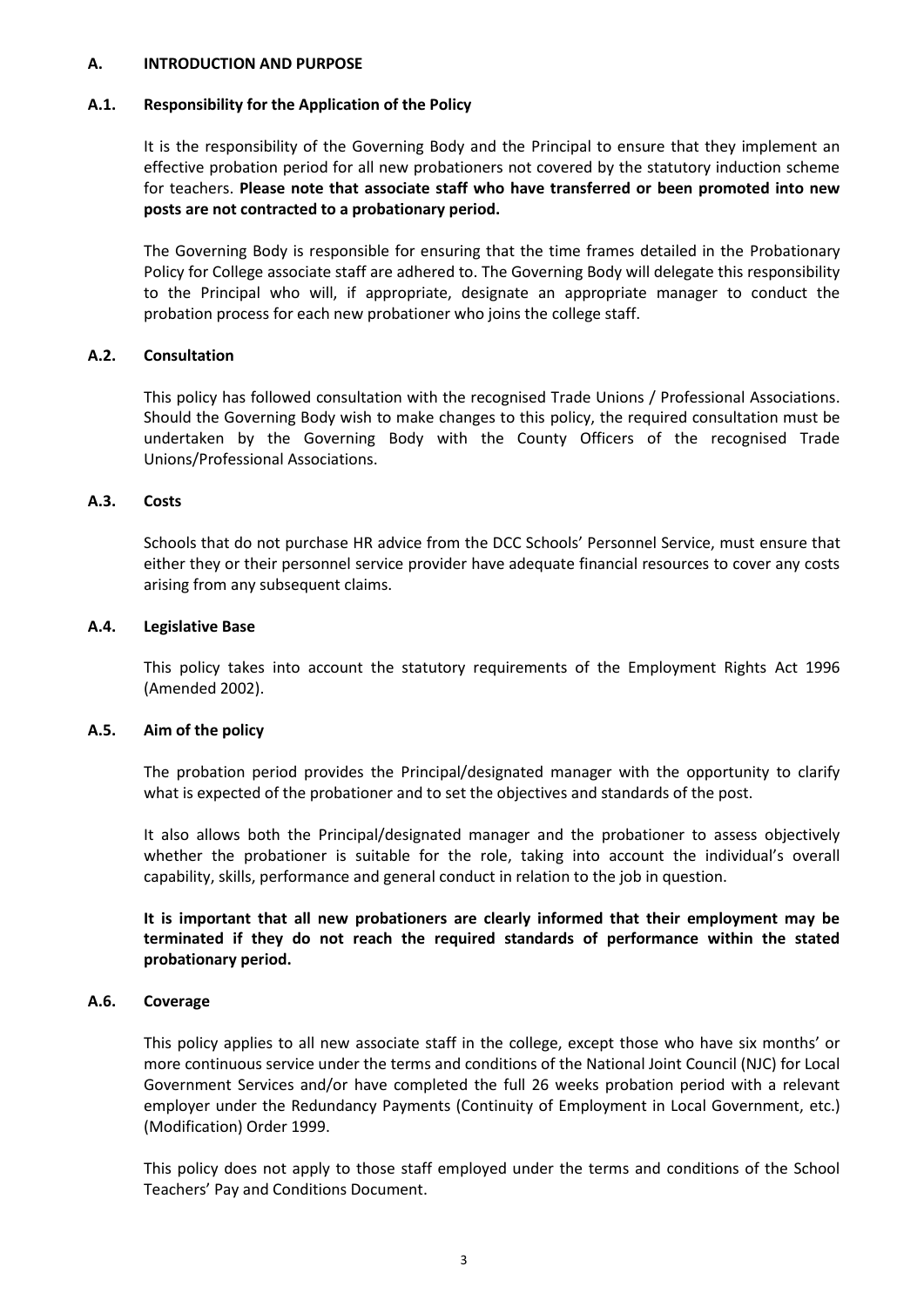Associate staff probationers on temporary/fixed term contracts of 26 weeks or longer will be required to complete the full probation period. Where a probationer is on a temporary contract of less than 26 weeks, appropriate assessments in line with this policy should be undertaken during the whole of the employment. If a temporary/fixed term contract of less than 26 weeks is extended, the probation period will continue until 26 weeks service is complete.

This policy will be made available to every member of the associate staff through the College's internal systems and to new probationers during their induction.

#### <span id="page-3-0"></span>**A.7. Contractual provisions**

New probationers are advised about their probationary status in their Statement of Particulars.

During this probation period the appointment will be terminable by either side giving the other two weeks' notice.

#### <span id="page-3-1"></span>**A.8 Representation**

There is no right of representation at assessment meetings during the probationary period. However, there is no reason why a request to be accompanied by a representative, which can either be a work colleague or trade union/professional association representative only, should be unreasonably refused.

All probationers have a right to be accompanied at a meeting where termination of employment is being considered.

#### <span id="page-3-2"></span>**B POLICY**

#### <span id="page-3-3"></span>**B.1 Application of the Policy**

This policy will be applied in a way that:

- is non-discriminatory and in accordance with the College's Equality policies;
- is consistent and fair across the College;
- shows respect for the confidentiality of individuals and in accordance with the Data Protection Act 2018;
- is based on open communication between members of staff and their managers;
- is explicit about the responsibilities for all involved;
- aims to be positive and identify support required by new probationers;
- takes account of the availability and duration of any training identified by the manager and probationer.

Timescales may be extended by mutual agreement but must be consistent with the spirit of this policy and any contractual arrangements.

## <span id="page-3-4"></span>**C CONFIDENTIALITY**

The application of this policy and any information divulged as a consequence should be considered confidential by all parties involved. Disclosure of any information to any third party will be made in accordance with this policy and/or for the purposes of obtaining appropriate professional advice and/or as may be required by law.

The Principal/designated manager will ensure there are full, comprehensive records of each stage of the process which will be stored confidentially.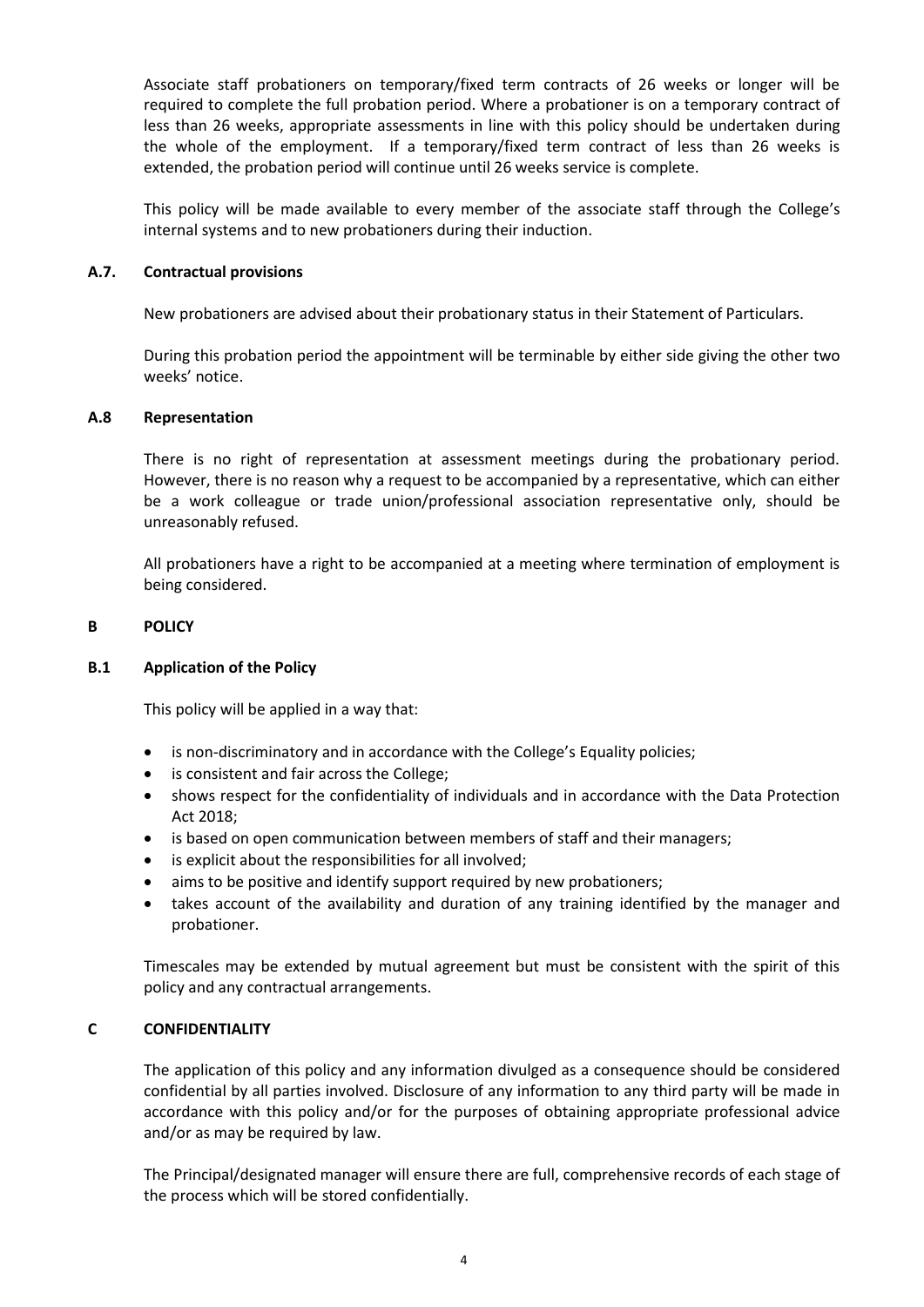# <span id="page-4-0"></span>**D EQUAL OPPORTUNITIES**

Members of staff, whether they are full or part-time, temporary or permanent, must be treated equally. The progress of all newly appointed staff, including those on a temporary contract, should be monitored equally.

This policy is based on best practice and is designed to promote a consistent and effective approach to probationary issues in the college. The Governing Body and Principal will ensure that the application of the policy will not disproportionately or unfairly affect any staff in the college recognising the diversity of the community. The designated manager has a particular responsibility to ensure that he/she manages the processes fairly, equitably and objectively.

# <span id="page-4-1"></span>**E PROCEDURE**

# <span id="page-4-2"></span>**E.1 Principal/Line Manager responsibilities:**

- The letter of appointment to all new associate staff will say that his/her employment will be subject to a probationary period of 26 calendar weeks.
- The new employee's roles and responsibilities will be clearly set out in the job description (this will form part of a planned induction programme)
- As part of the induction programme, the Principal/Line manager will have agreed a date (within one month) with the employee for the first probationary review meeting.
- Realistic and reasonable standards of performance will be set, which are consistent, and these must be explained to the new employee.
- Adequate support will be available to the employee, as well as feedback (both positive and constructive) on performance, so that he/she can reach the required standards of performance.
- Appropriate action will be taken under this procedure if performance is unsatisfactory during the probationary period. If there are concerns, these will be raised with the employee as soon as possible and not to wait until the review meetings.
- Training needs will be assessed.
- The employee will be allowed the opportunity for improvement.

#### **Employee Responsibilities:**

- To be aware of the performance standards expected of them and be committed to achieving them
- To verbally inform his/her line manager/Principal if he/she needs additional support in order to meet the required performance standards (i.e. coaching, training and development etc.). A duplicate in writing is required.
- To identify skills/development areas to pursue and undertake any appropriate training.

#### <span id="page-4-3"></span>**E.2 Timing of Probation Assessment Meetings**

It is recommended that formal probationary review meetings are held as follows: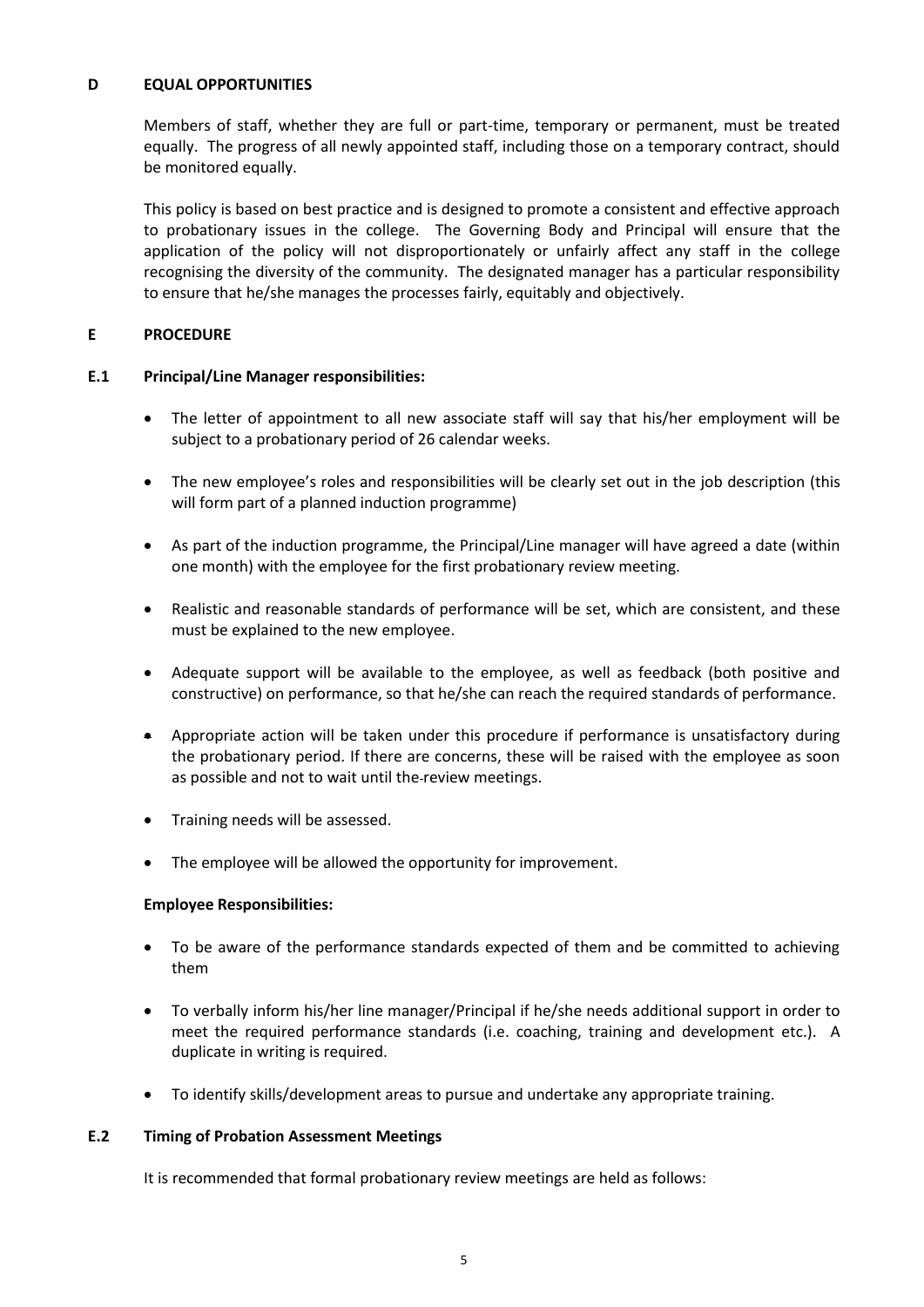- **First review** within 4 weeks (1<sup>st</sup> Month review)
- **Second review** within weeks  $12 15$  ( $3<sup>rd</sup>$  Month review)
- **Third and final review** meeting no later than 20 weeks after their start date (5<sup>th</sup> month review).

Consideration must be made to those employees on term time only contracts to ensure that their review meetings take place at an appropriate time in the college term. For example, term time employees whose first 8 weeks of employment include the summer holidays, the first (8 week) review will need to be adjusted accordingly.

This procedure is to be used in addition to normal supervisory arrangements. Review meetings will simply formalise feedback on performance/conduct the employee has already received via normal supervisory and management processes.

Additional assessment meetings will take place if either the manager or the probationer feels that additional support or guidance is needed to enable the probationer to reach the required standard at any time during the probation period. Any such meeting should be planned, and a written Probation Assessment Report completed (Appendix 1)s. A copy of the completed report should be retained by the designated manager in preparation for the next assessment. The probationer must also receive a copy.

It is important that the final  $(5<sup>th</sup>$  month) assessment meeting is held before the end of the agreed probation period and that the final Probation Assessment Report is completed. This provides an opportunity to bring any concerns to the probationers' attention and for an action plan to be established. **If the meeting does not take place by this date, the probationer's performance will be taken as satisfactory and the appointment confirmed.**

#### <span id="page-5-0"></span>**E.3 Format of Probation Assessment Meetings**

At each assessment meeting, the designated manager should aim to:

- Allow the probationer to comment on his/her progress;
- Review the probationer's capability, skills, performance and general conduct in relation to the job;
- Focus on successes as well as areas in need of improvement;
- Ensure the provision of any necessary training and coaching;
- Agree development activities and ensure that training or instruction is swiftly put into effect.

If there are concerns, the designated manager should:

- Explain clearly and in precise terms any areas in which the probationer is falling below the required standard, providing specific examples where possible;
- Establish any underlying reasons for any failure to meet the required standards;
- Allow the probationer to discuss/explain areas of concern;
- Agree a timescale within which improvements should be achieved, and arrange a date to review the probationer's progress;
- Clearly explain the consequences of underperforming to the probationer;
- Ensure the probationer understands that a continued failure to achieve the required standards could lead to his or her employment not being confirmed.

The assessment meetings should be a two-way process and provide both the manager and the probationer with the opportunity to discuss progress on a one-to-one confidential basis.

The job description and person specification are key documents and should be used during the probation programme.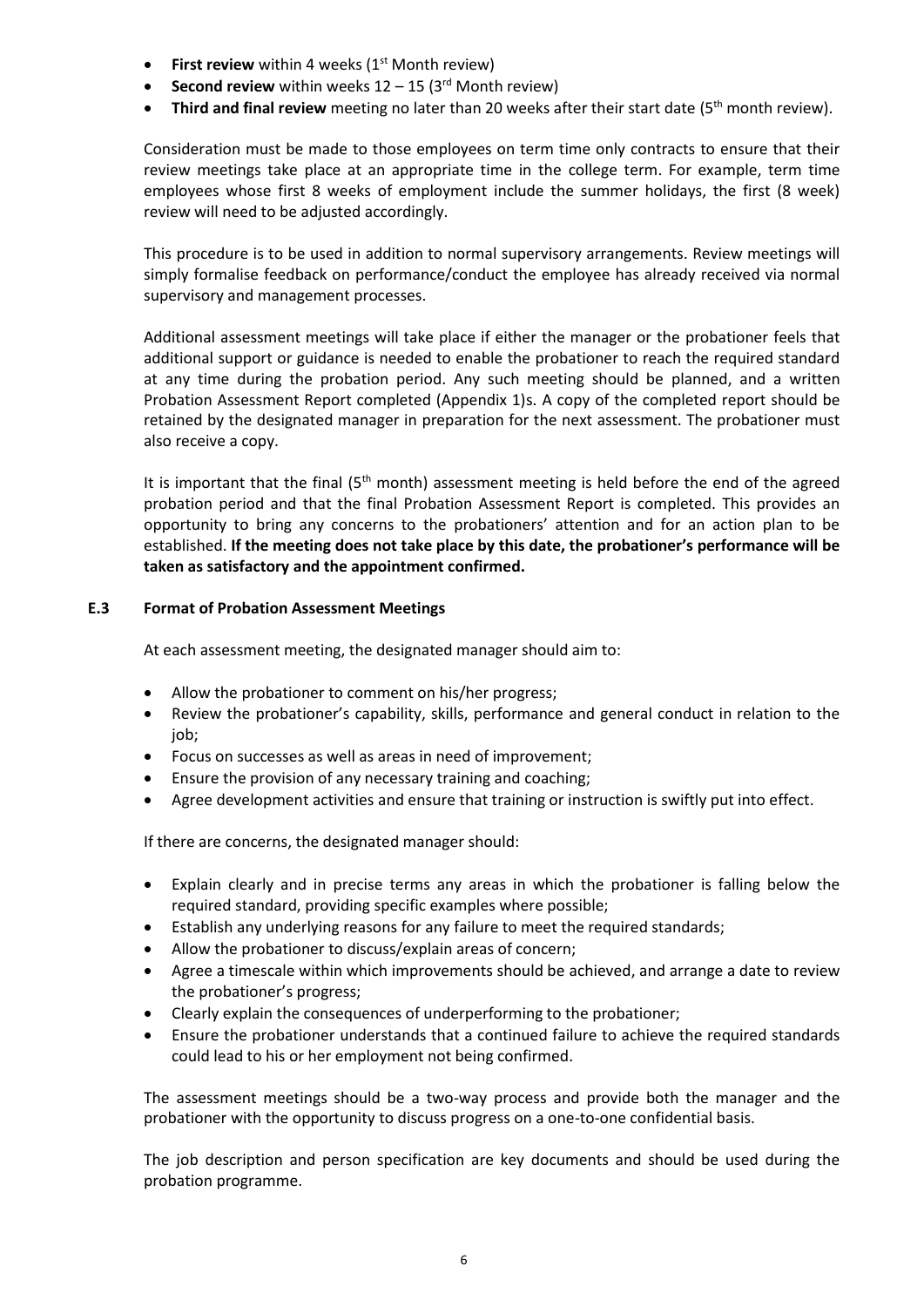For the probation period to be successful a comprehensive induction programme must support it.

## <span id="page-6-0"></span>**E.4 Addressing Issues during the probation period**

The designated manager is responsible for dealing with unsatisfactory performance as it arises, as dealing with problems at an early stage means that they are more likely to be dealt with successfully. It is important **not** to wait until the 1<sup>st</sup> month, 3<sup>rd</sup> month and 5<sup>th</sup> month assessment reviews are undertaken to make the probationer aware of any concerns. Regular line management meetings throughout the probation period will allow the probationer's performance and progress to be monitored on a 'little and often' basis. Less frequent meetings may result in important issues being overlooked or delays in the resolution of performance issues.

The designated manager should be prepared to provide reasonable support to give the probationer a fair opportunity to meet the required standards and to become a fully integrated and productive probationer of the college in the longer term. If the probationer is unsatisfied with the support received from their line manager, then they should contact a member of the ELT. In the case of the Principal being the line manager, the probationer should contact a Governor, through the Clerk.

#### <span id="page-6-1"></span>**E.5 Sickness absence during the probation period**

Sickness absence during the probationary period should be managed in line with the Maximising Attendance and Managing Sickness Absence Policy.

Where a probationer has a substantial amount of absence due to sickness during the probation period this may lead to consideration of ceasing the employment or it may be appropriate to consider extending the probation period.

# <span id="page-6-2"></span>**E.6 Satisfactory Final (5th month) Assessment Meeting**

During the final (5<sup>th</sup> month) assessment meeting the Principal/designated manager and the probationer should:

- Review the probationer's progress;
- Identify and discuss areas in which the probationer requires further training or development after completion of the probation period;
- Check how the probationer feels about his/her employment in general;
- Explain how performance will be managed in the future through the college appraisal system.

If the probationer has shown during the previous five months that he/she has satisfactorily carried out the duties of the post, the Principal should issue a letter of confirmation of appointment to the probationer. Appendix 2.

# <span id="page-6-3"></span>**E.7 Unsatisfactory Final (5th month) Assessment Meeting**

If the designated manager identifies areas of concern during the probation period and by the final  $(5<sup>th</sup>$  month) assessment meeting the probationer has not shown that he/she is suitable for the post, and it is clear that further training or support is unlikely to alter the situation, a Formal Probation Review Meeting will take place.

#### <span id="page-6-4"></span>**E.8 Unsatisfactory Performance Early in the Probation Period**

The above procedures do not preclude formal action being taken at any point during the probationary if it can be reasonably established that the probationer is totally unsuited to the work. If this is the case, then a Formal Probation Review Meeting will take place. However, an attempt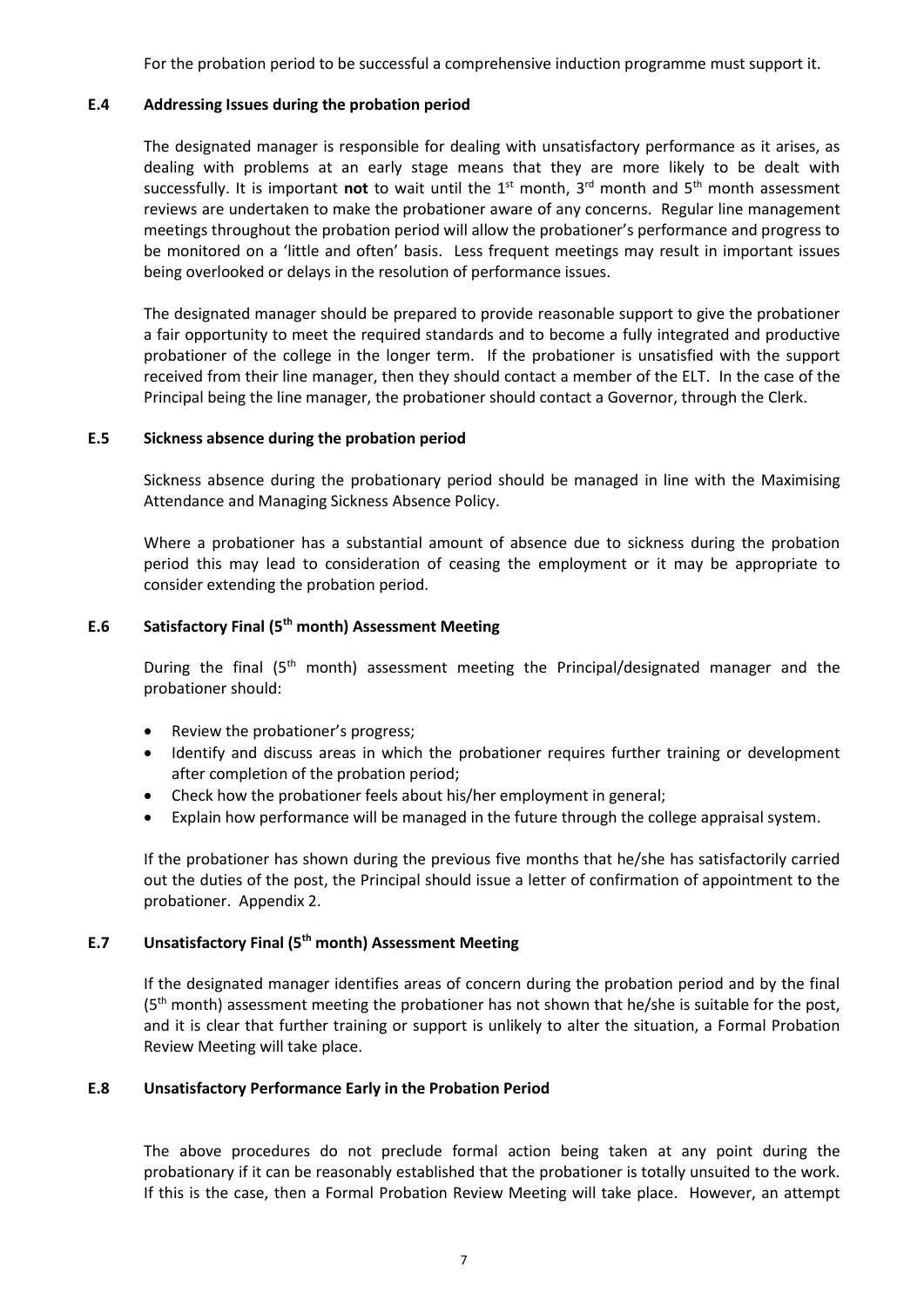should be made to allow the probationer to try and remedy the situation by providing clear guidance/instruction of the requirements of the job and standard of performance necessary, if appropriate.

## <span id="page-7-0"></span>**F FORMAL PROBATION REVIEW MEETING**

## <span id="page-7-1"></span>**F.1 Considerations at Formal Probation Review Meeting**

If consideration is to be given to ceasing the employment, the probationer will be required to attend a Formal Probation Review Meeting with the Principal. (Appendix 3)

The probationer will be informed of his/her right to be accompanied by a work colleague or trade union representative and a reasonable period of notice will be given prior to attendance, within five working days

At the meeting, the Principal will ensure that:

- 1. everything possible has been done to try and improve the probationer's performance and that this can be evidenced;
- 2. the probationer is still in the probation period;
- 3. the probationer has been informed of how he/she has failed to meet the required standards
- 4. the employer has been made aware of the possible consequences of not meeting the required standards;
- 5. the probationer had been given an opportunity to respond.

Following consideration of the above points, the Principal will:

- consider the concerns about the probationer's performance/conduct/suitability for the post;
- consider the effect the probationer's performance/conduct is having on the college's ability to provide for the education and welfare of the students;
- provide the probationer with a full opportunity to put forward his/her version of events
- consider whether there are exceptional circumstances which may require an extension to the probation period (i.e. to give more time if it is deemed that remedial action will result in the necessary improvement)
- consider whether the probationer is likely to meet the required standards given further support and/or training and/or guidance by the end of the probation period.

#### <span id="page-7-2"></span>**F.2 Possible outcomes at Formal Probation Review Meeting**

The Principal may make one of the following determinations.

 **That the probationer has met the required standards** – the Principal will write to confirm the probationer's appointment as he/she has successfully completed his/her probation period (Appendix 2).

# **That there are exceptional circumstances which require the probationer's probation period to be extended to allow a further assessment period (see F.3.)** – the Principal will specify;

- the required improvements during this period;
- how long the extended probation period will be; and
- when the progress will be reviewed at a reconvened Formal Probation Review meeting.

The Principal will inform the probationer of the decision orally and confirm it in writing. (Appendix 4)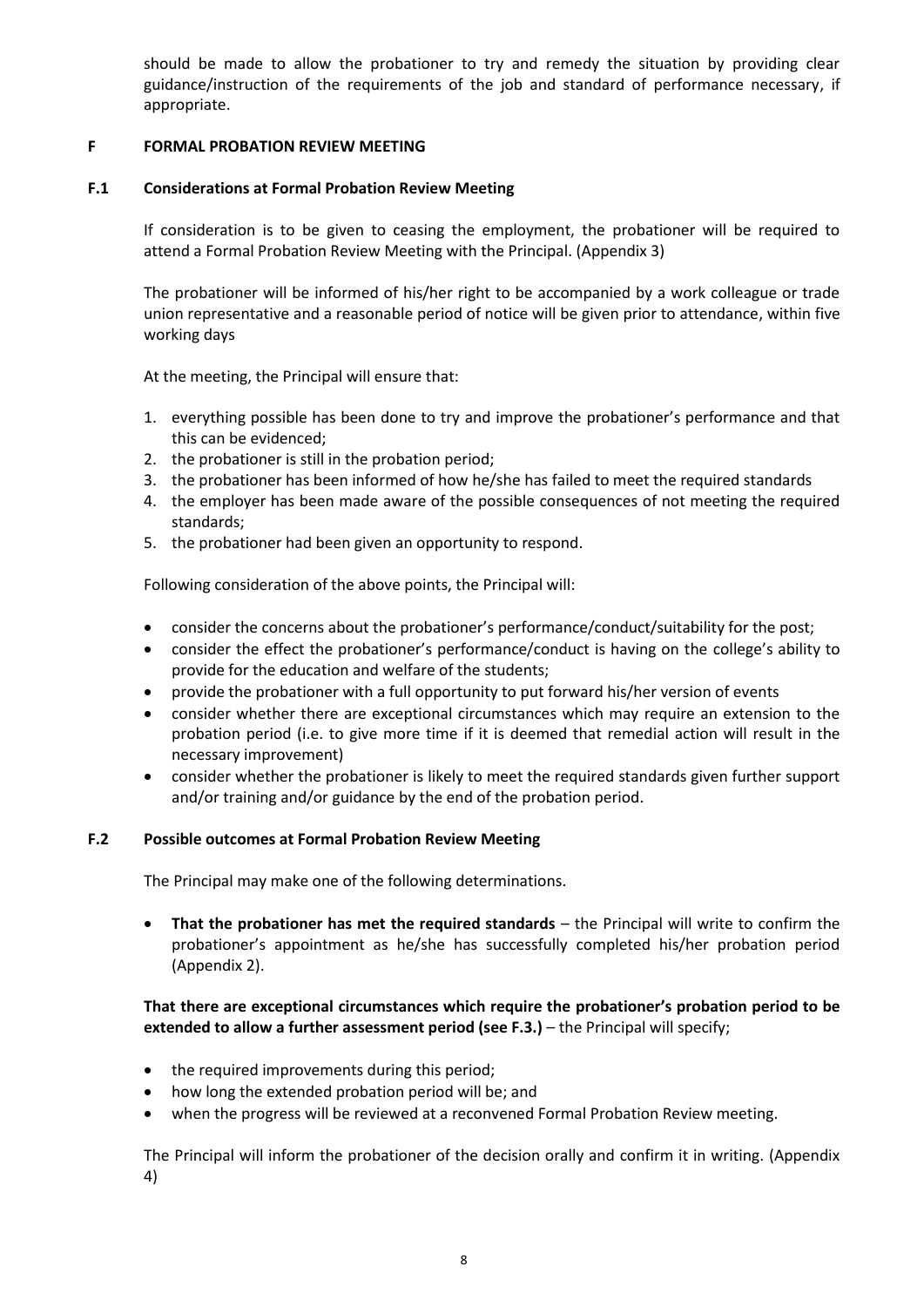**That the probationer has failed to meet the required standards despite being given appropriate training, support and guidance and that his/her appointment should not be confirmed** - the Principal will specify:

- How the probationer has failed to meet the required standards;
- What support, guidance and training was provided to enable the probationer to reach the require standards;
- That the probationer has not established his/her suitability for the post in line with the contract of employment and so his/her employment will not be confirmed;
- That the probationer's employment will end with a two week's notice being given in writing.
- That the probationer has the right to appeal to a Committee of Governors.

**That the probationer has demonstrated that they are totally unsuited to the work and has failed to meet the required standards early in the probation period (section E8) and that his/her appointment should not be confirmed** - the Principal will specify:

- How the probationer has failed to meet the required standards and why they are unsuited to the work;
- What support, guidance and training was provided to enable the probationer to reach the require standards;
- That the probationer has not established his/her suitability for the post in line with the contract of employment and so his/her employment will not be confirmed;
- That the probationer's employment will end with a two weeks' notice being given in writing.
- That the probationer has the right to appeal to a Committee of Governors.

The Principal will inform the probationer of the decision orally and confirm it in writing. (Appendix 5)

#### <span id="page-8-0"></span>**F.3 Exceptional Circumstances Leading to the Extension of the Probation Period**

The probation period should only be extended beyond six months if there are exceptional circumstances.

These circumstances may be:

- Where the required improvement has not been made and the appropriate training, support and guidance has not been provided and where further time, for example to attend appropriate training courses, will allow such improvement to happen;
- Where it has not been possible to assess a probationer's performance during the initial probation period of six months because the probationer has been absent for a significant proportion of this period. Consideration should be given to whether the probationer is likely to be covered by the Disability Discrimination Act and whether it would be a reasonable adjustment to extend the period.
- Other circumstances determined by the Principal at the Formal Probation Assessment Meeting to be exceptional.

Where a probationer's probation period is extended, written details of how and why performance has fallen short of the required standards should be attached to the terms of the extension **before** the end of the initial six-month probation period. Written confirmation will be sent (Appendix 4)

#### **The probationary period cannot be extended retrospectively.**

If the probation period has not been extended in writing to the probationer before the end of six months service then the probationary period ceases and the contractual notice period will apply.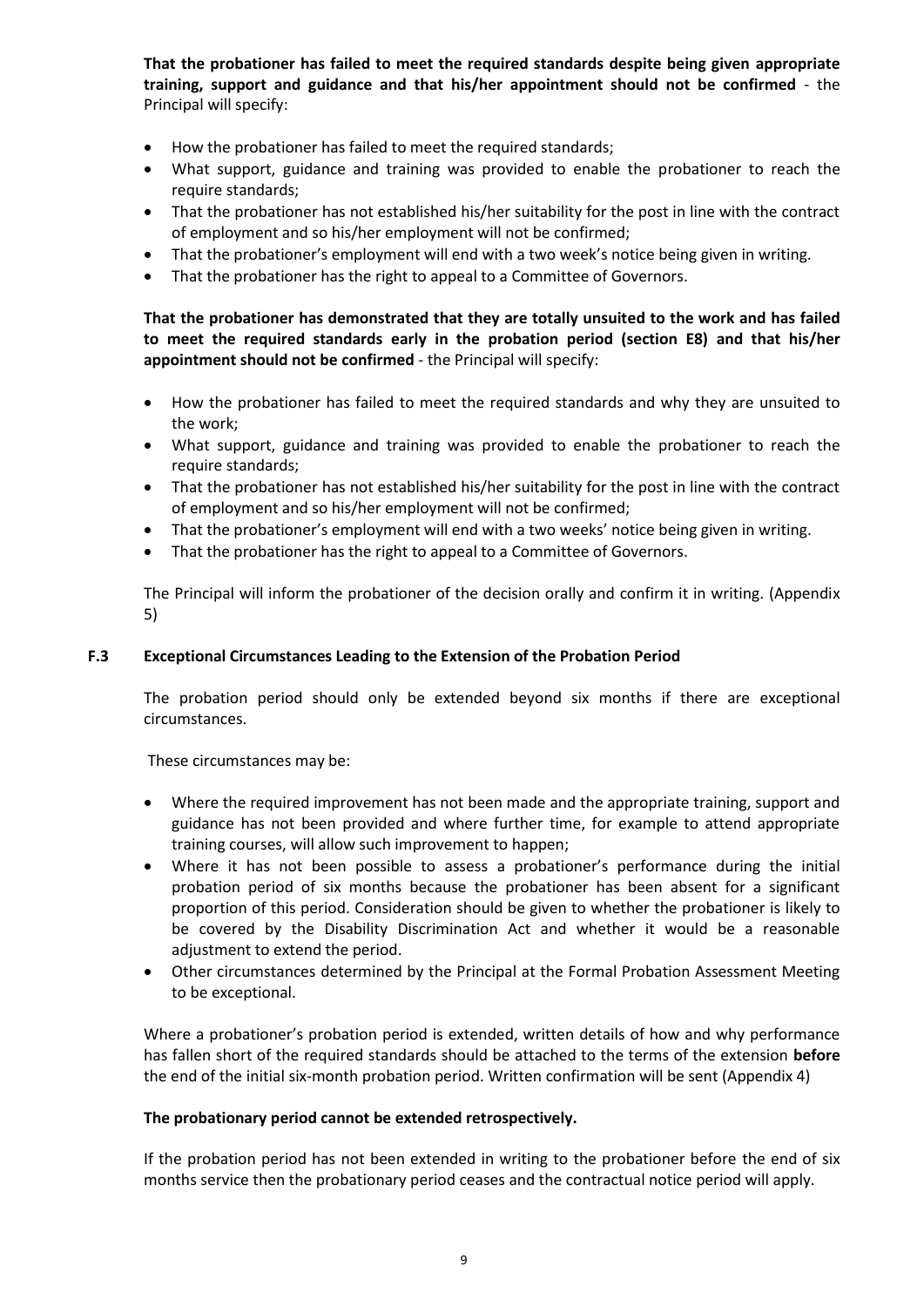# <span id="page-9-0"></span>**G APPEAL**

#### <span id="page-9-1"></span>**G.1. Making an appeal**

If an employee wishes to appeal against the decision to terminate his/her employment, he/she will appeal in writing to the Clerk to Governors within five working days of receipt of his/her termination letter. He/she will arrange for three members of the Governing Body not previously involved, to hear the appeal. The appeal should take place without unreasonable delay.

If the probationer wishes to appeal against the decision of the Formal Probation Review Meeting, this must be done in writing to the Clerk to Governors within five working days of receipt of the letter confirming the decision of the Principal, giving reasons for the appeal.

The purpose of the Appeal Meeting is to give the probationer the opportunity to have the grounds of appeal considered by a committee of governors who have had no previous involvement.

The Appeal Committee will ensure that the meeting adheres to good personnel practice. The Committee will consider the case presented by the probationer and the evidence presented by the Principal/designated manager relating to the circumstances of the probation period.

Following an adjournment to allow the committee to consider the evidence and reach their decision, the Chair of the Committee will notify the probationer of the decision and the reasons for it. It is normal practice for the Personnel Adviser who has advised the Committee to be present during the decision making process.

The Committee may decide:

- 1. To uphold the appeal by determining that the Principal erred in judgement at the Formal Probation Review Meeting and that the employment should be confirmed. (Appendix 6)
- 2. To conclude that there are exceptional circumstances and that the probation period should be extended for a specified period, with specified support, training and/or guidance to be provided to give the probationer the opportunity to meet the required standards. A further date will be set for a Formal Probation Assessment Meeting at least two weeks before the end of the extended probation period. (Appendix 7)
- 3. To reject the appeal and the decision of the Principal stands. (Appendix 8)

The decision will be confirmed in writing within five working days.

#### **The Appeal Committee decision is final.**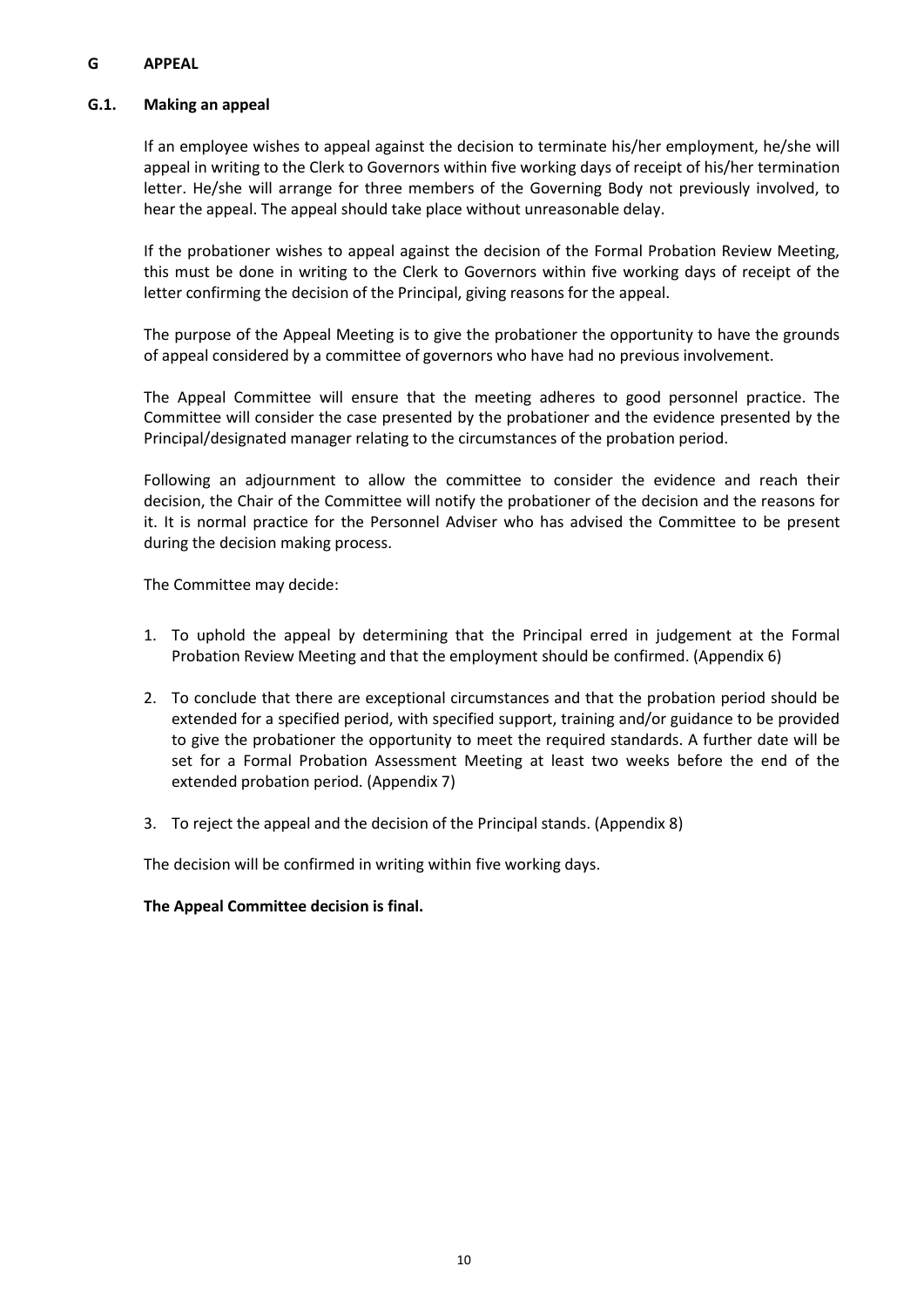#### <span id="page-10-0"></span>**H Annex 1 Formats for Probationary Meetings**

# <span id="page-10-1"></span>**1. First Probationary Review Meeting (within 4 weeks)**

As part of the normal induction programme, the employee will have already met with their Principal/Line Manager to agree a set of key objectives, tasks and targets which will be documented in the Probationary Period Review form (appendix 1) and used throughout the probationary review process.

# **1.1 First Probationary Review Meeting for Employees working at a Satisfactory Level.**

The Principal/ Line Manager will meet with the employee to discuss:

- Employee's performance
- Key objectives, tasks and targets
- Sickness/absences
- Any other concerns/relevant issues
- Areas for improvement/timescales and assistance offered

The Principal/ Line Manager will complete a Probationary Period Review Form (doc. 2 of toolkit) during the meeting and both the employee and line manager will be required to sign the form. A copy of the form must be placed on the employee's personal file and a copy given to the employee.

A date for the second Probationary Review Meeting will be arranged. This will take place no later than 15 weeks after the employees start date.

#### **1.2 First Probationary review Meeting for Employees working at an Unsatisfactory Level**

The Principal/ Line manager will meet with the employee to discuss:

- Areas of poor performance, unsatisfactory conduct.
- Detail of the help and support that will be provided
- Time period of expected improvement
- How improvement will be monitored and assessed
- Complete and sign the Probationary Review Report form (appendix 1)
- Complete a Probationary Period Joint Action Plan

It is advisable that targets given will follow the SMART target tool:

- **S**pecific
- **M**easurable
- **A**chievable
- **R**ealistic
- **T**ime-bound

The employee will be given the opportunity to explain any reasons why he/she may not be performing to a satisfactory level and will be asked what help or assistance he/she needs.

The Principal/Line Manager will complete the probation review form during the meeting and both the employee and line manager will sign the form. A copy of the form must be placed on the employee's personal file and a copy will be given to the employee.

The employee should be sent a copy of the Poor Performance letter (appendix 5) following the meeting.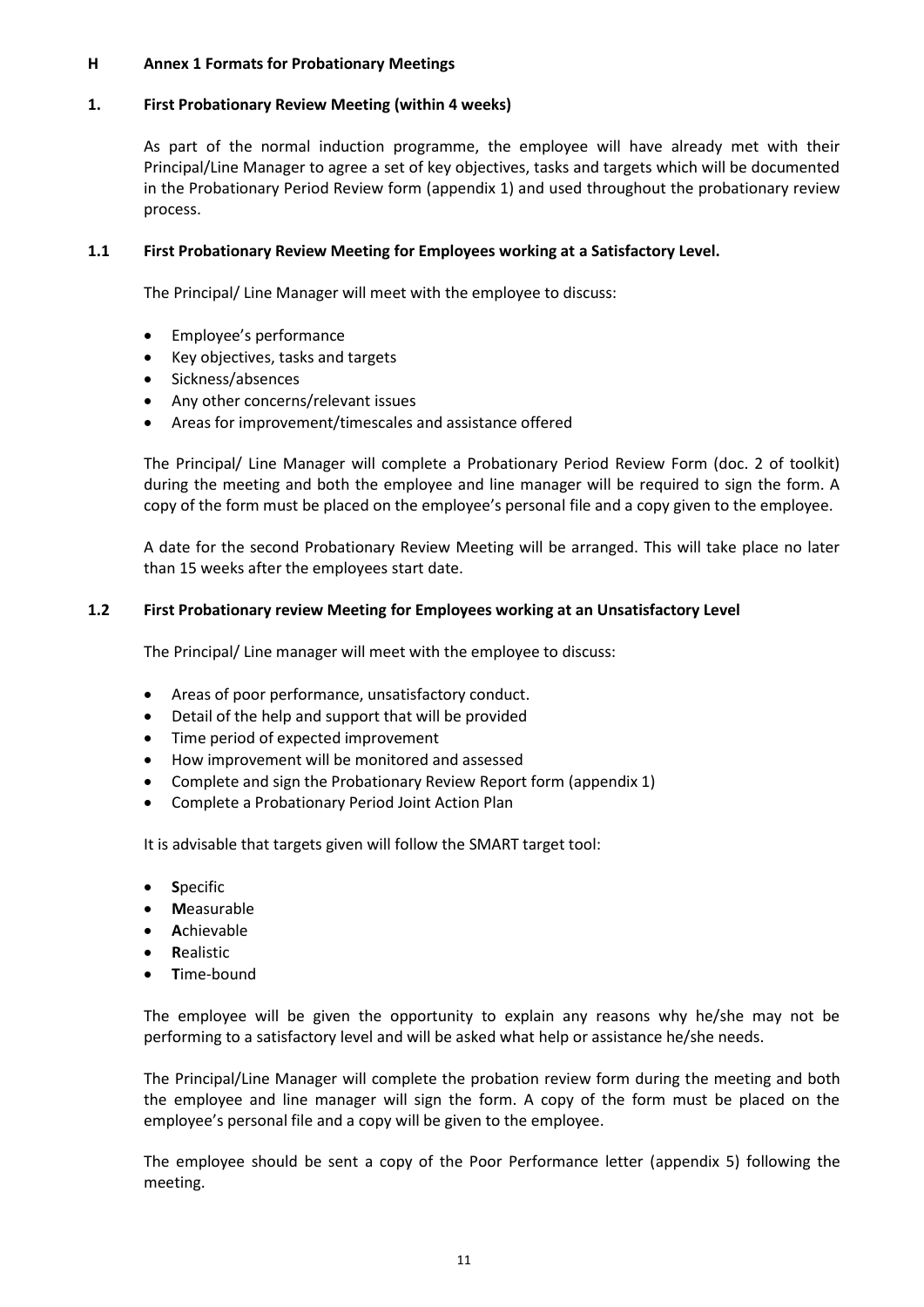A date for the second Probationary Review Meeting will be arranged. This will take place no later than 15 weeks after the employees start date.

## <span id="page-11-0"></span>**2. Second Probationary Review Meeting (within 12-15 Weeks)**

#### **2.1 Second Probationary Review Meeting for Employees working at a Satisfactory Level.**

The Principal/ Line Manager will meet with the employee to discuss:

- Employee's performance
- Key objectives, tasks and targets
- Sickness/absences
- Any other concerns/relevant issues
- Areas for improvement/timescales and assistance offered

The Principal/ Line Manager will complete a Probationary Period Review Form (appendix 1) during the meeting and both the employee and Principal/line manager will be required to sign the form. A copy of the form must be placed on the employee's personal file and a copy given to the employee.

A date for the Third and Final Probationary Review Meeting will be arranged. This will take place no later than 20 weeks after the employee's start date.

#### **2.2 Second Probationary Review Meeting for Employees working at an unsatisfactory Level.**

This meeting will take place no later than 15 weeks after the employee's start date. The employee is entitled to bring with them a Union or Professional Association Representative or work colleague and no one else to this meeting.

If the employee's performance, conduct and or attendance remains unsatisfactory the same procedures as stated for the first probationary review meeting must be followed (see section 4.2). Following the meeting, the employee must be informed in writing that if his/her conduct/performance does not improve that his/her employment may be terminated. See Poor Performance letter, (appendix 5).

A date for the Third Final Probationary Review meeting will be agreed with the employee. This will take place no later than 20 weeks after the employee's start date.

#### <span id="page-11-1"></span>**3. Third (Final) Probationary Review Meeting (20-week review)**

This meeting will take place no longer than 20 weeks after the employee's start date.

# <span id="page-11-2"></span>**3.1 Third (Final) Probationary Review Meeting for Employees working at a Satisfactory / Improved Level.**

If the employee's performance/conduct has continued to be acceptable or has improved to an acceptable standard and this is judged using the criteria set out at the first and second probationary review meetings, the Principal must record this on the Probationary Period Review form (doc. 2 of toolkit). The employee should receive a Successful Completion letter (doc. 8 of toolkit)

# **3.2 Third (Final) Probationary Review Meeting for Employees whose performance / attendance / conduct remains unsatisfactory**

If, prior to the third and final review meeting the reviewer is of the opinion that the employee's performance/conduct remains unsatisfactory, the Principal should attend the third and final review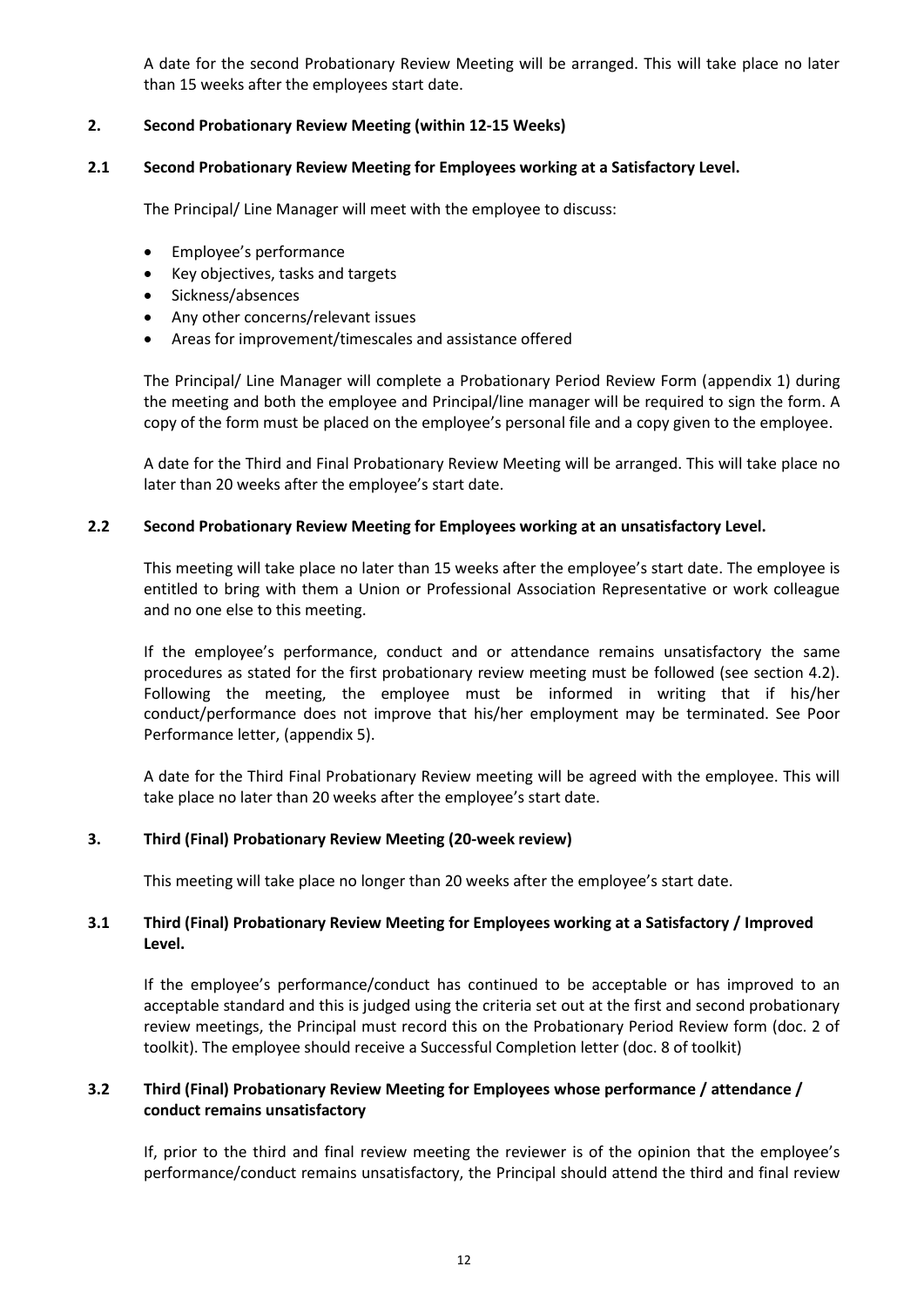meeting. The employee will be notified if the Principal will be in attendance, at least five working days, prior to the date of the Third (final) review meeting.

The employee is entitled to bring with them a union or professional association representative or work colleague and no one else to this meeting.

Where termination of employment is an option, an HR advisor may attend to guide the Principal.

The following areas must be considered by the Principal:

- Areas of poor performance and/ or unsatisfactory conduct and/or attendance;
- Areas in which the employee has failed to improve;
- Any reasons the employee presents as to why they are not performing to a satisfactory level.

Taking the above factors into consideration, the Principal will decide on whether to terminate the employee's contract of employment.

The employee will be informed verbally at the meeting of the decision taken and this decision will be confirmed in writing within five working days of the meeting (appendix 9)

If the decision is to terminate employment, the letter will serve the required notice on the employee and must state that the employee has a right of appeal (see section G). The notice period must be timed to ensure that employment ends before the expiry of 26 weeks' service.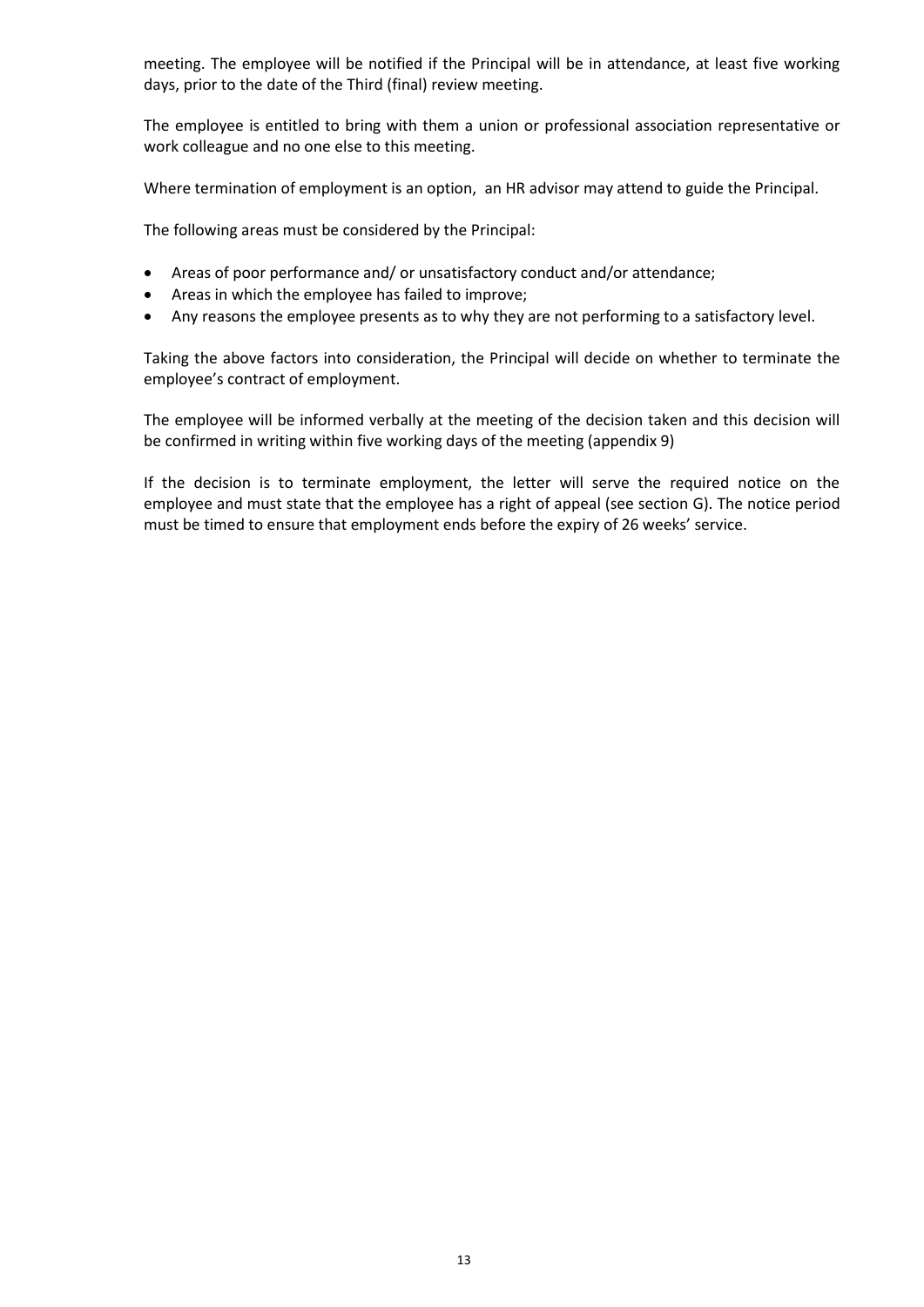# <span id="page-13-0"></span>**I Appendices**

# **Appendix 1 – Probation Assessment Report**

# **PROBABTION ASSESSMENT REPORT - Confidential**

The designated manager completing this report should read the guidance notes at the end of the report.

| <b>Personal Details</b>                                                                      |                                |                              |                                  |      |                  |  |  |  |
|----------------------------------------------------------------------------------------------|--------------------------------|------------------------------|----------------------------------|------|------------------|--|--|--|
| <b>Probationer Name:</b>                                                                     |                                |                              |                                  |      |                  |  |  |  |
| Post:                                                                                        |                                |                              |                                  |      |                  |  |  |  |
| Permanent/Temporary:                                                                         |                                |                              |                                  |      |                  |  |  |  |
| Start date:                                                                                  |                                |                              |                                  |      |                  |  |  |  |
| <b>Designated Manager:</b>                                                                   |                                |                              |                                  |      |                  |  |  |  |
| Date of assessment:                                                                          |                                |                              |                                  |      |                  |  |  |  |
| Next scheduled assessment date:                                                              |                                |                              |                                  |      |                  |  |  |  |
| Stage of process                                                                             |                                |                              | 1 <sup>st</sup> month assessment |      |                  |  |  |  |
|                                                                                              |                                |                              | 3rd month assessment             |      |                  |  |  |  |
|                                                                                              |                                |                              | 5 <sup>th</sup> month assessment |      |                  |  |  |  |
|                                                                                              |                                | <b>Additional assessment</b> |                                  |      |                  |  |  |  |
| Note: This assessment is intended to be carried out in consultation with the new probationer |                                |                              |                                  |      |                  |  |  |  |
| Tick one box as applicable                                                                   | Improvement<br><b>Required</b> |                              | <b>Average</b>                   | Good | <b>Excellent</b> |  |  |  |
| <b>Quality &amp; accuracy of work</b>                                                        |                                |                              |                                  |      |                  |  |  |  |
| <b>Attendance</b>                                                                            |                                |                              |                                  |      |                  |  |  |  |
| <b>Time Keeping</b>                                                                          |                                |                              |                                  |      |                  |  |  |  |
| <b>Work Relationships</b>                                                                    |                                |                              |                                  |      |                  |  |  |  |
| Team work /interpersonal skills                                                              |                                |                              |                                  |      |                  |  |  |  |
| <b>Communication skills</b>                                                                  |                                |                              |                                  |      |                  |  |  |  |
| Probationer's views on the job, work environment and working conditions                      |                                |                              |                                  |      |                  |  |  |  |
|                                                                                              |                                |                              |                                  |      |                  |  |  |  |
|                                                                                              |                                |                              |                                  |      |                  |  |  |  |
|                                                                                              |                                |                              |                                  |      |                  |  |  |  |
|                                                                                              |                                |                              |                                  |      |                  |  |  |  |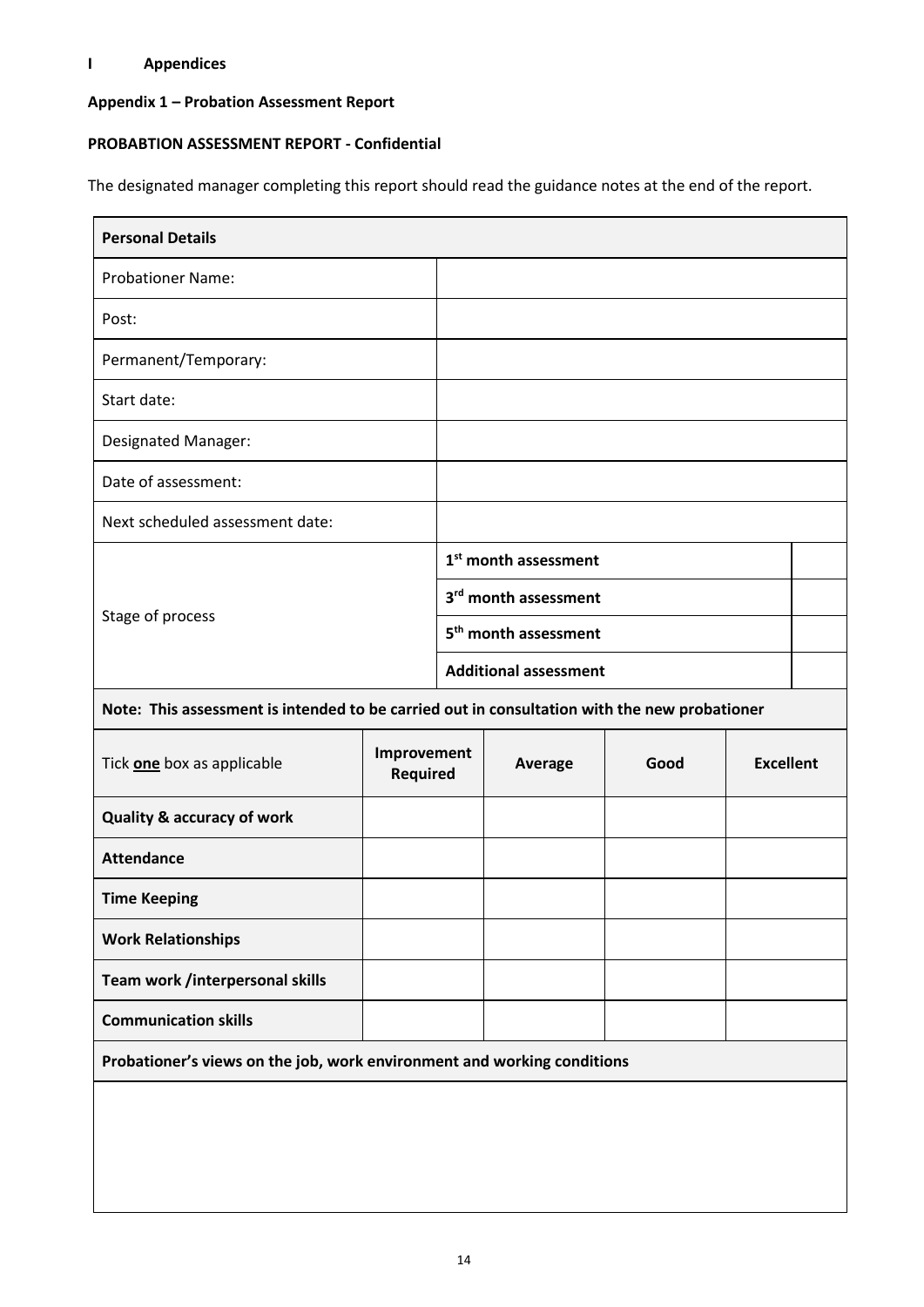**Manager's assessment of the probationer's performance in relation to the duties for the post.**

**Detail any plans needed to improve performance, include supervisory support, agreed development activities and the provision of any necessary training and coaching (include timescales):**

**Give details of training already undertaken:**

**Please make any further comments:**

**Outcome of Probation Assessment:**

| $1^\mathrm{st}$<br>The<br>month probation period been completed<br>satisfactorily/unsatisfactorily? (delete as appropriate)       | for<br>probationer<br>suitable<br>the<br>Is.<br>employment in the post? |
|-----------------------------------------------------------------------------------------------------------------------------------|-------------------------------------------------------------------------|
| 3 <sup>rd</sup><br>The<br>probation period been<br>month<br>completed<br>satisfactorily/unsatisfactorily? (delete as appropriate) | $N0$ $\Box$<br>Yes L                                                    |
| $5^{\text{th}}$<br>The<br>month<br>probation period been<br>completed<br>satisfactorily/unsatisfactorily? (delete as appropriate) |                                                                         |
| The<br>probation<br>additional<br>period<br>completed<br>been<br>satisfactorily/unsatisfactorily? (delete as appropriate)         |                                                                         |
| Designated manager's signature:                                                                                                   | Date:                                                                   |
| Probationer's signature:                                                                                                          | Date:                                                                   |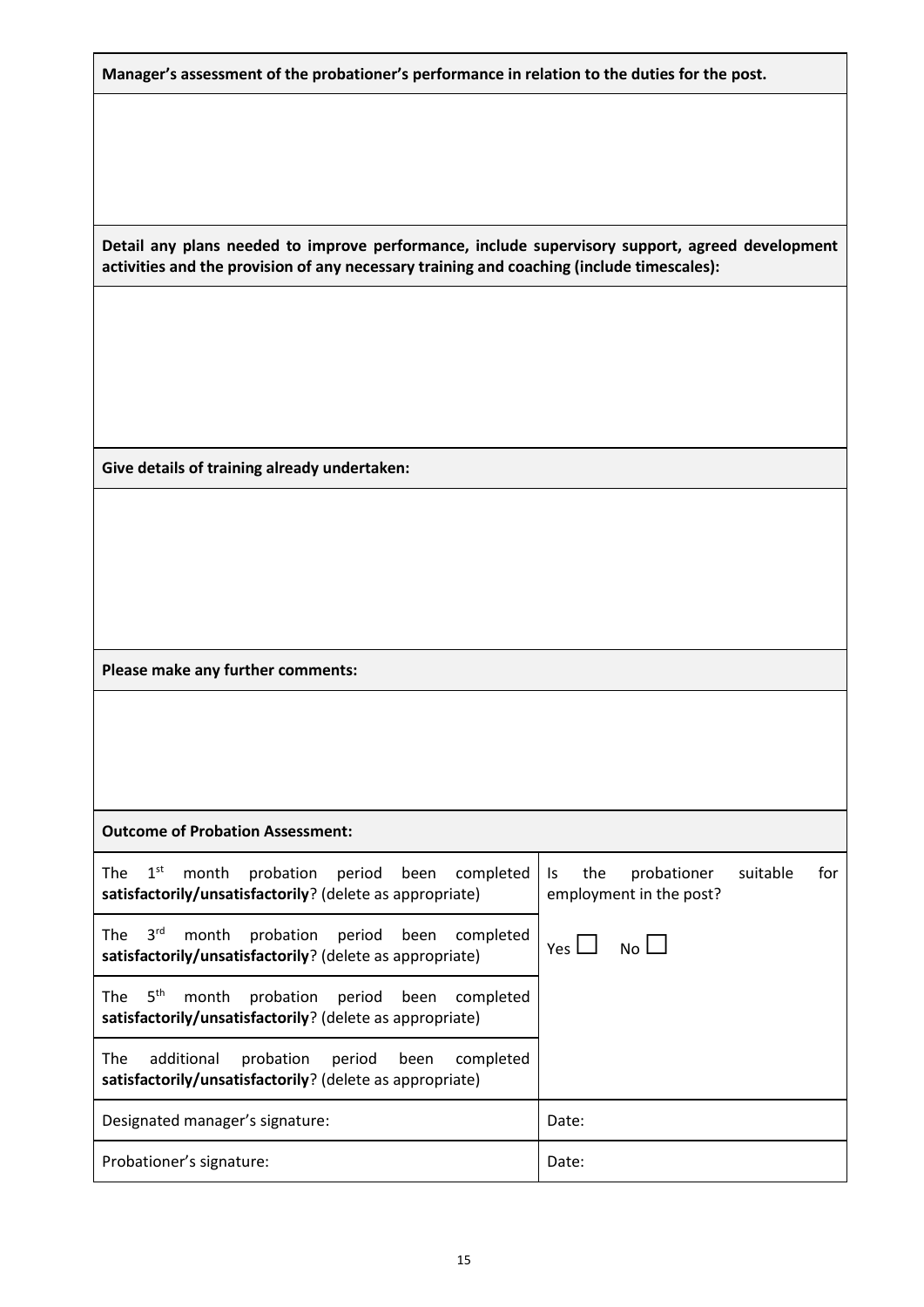#### **GUIDANCE NOTES**

The content of the Probation Assessment Meeting should be fully and clearly documented. The Probation Assessment Report should provide an **accurate record** of what was discussed at the meeting, including any areas of concern, as well as a note of the areas in which the probationer is performing well.

The Probation Assessment Report should be completed and retained on the probationer's personal file with a copy provided to the probationer. If there are any areas of disagreement over what should be recorded on the form, the manager should try to resolve these with the probationer prior to the document being signed by both parties. If the probationer does not agree with the comments on the form, he/she can provide a statement to be attached to the form and retained on his/her personal file.

#### **UNSATISFACTORY PROBABTION ASSESSMENT**

When an **unsatisfactory** Probationer Assessment Report is submitted it is necessary for the following requirements to be met:

- The probationer **must** be made aware of any shortcomings, whether these relate to conduct or capability, at the earliest opportunity.
- The probationer must be offered suitable instruction, training, guidance or support in order to address and these shortcomings.
- The probationer must be warned that termination of his/her employment could occur if the required standards are not achieved.
- The probationer must be allowed time for improvement before further action is taken.
- The probationer must be given this information in writing as well as having it discussed with him/her personally.
- An extension to the probationary period should normally be sought only where there are exceptional circumstances justifying it. (See Section F.3)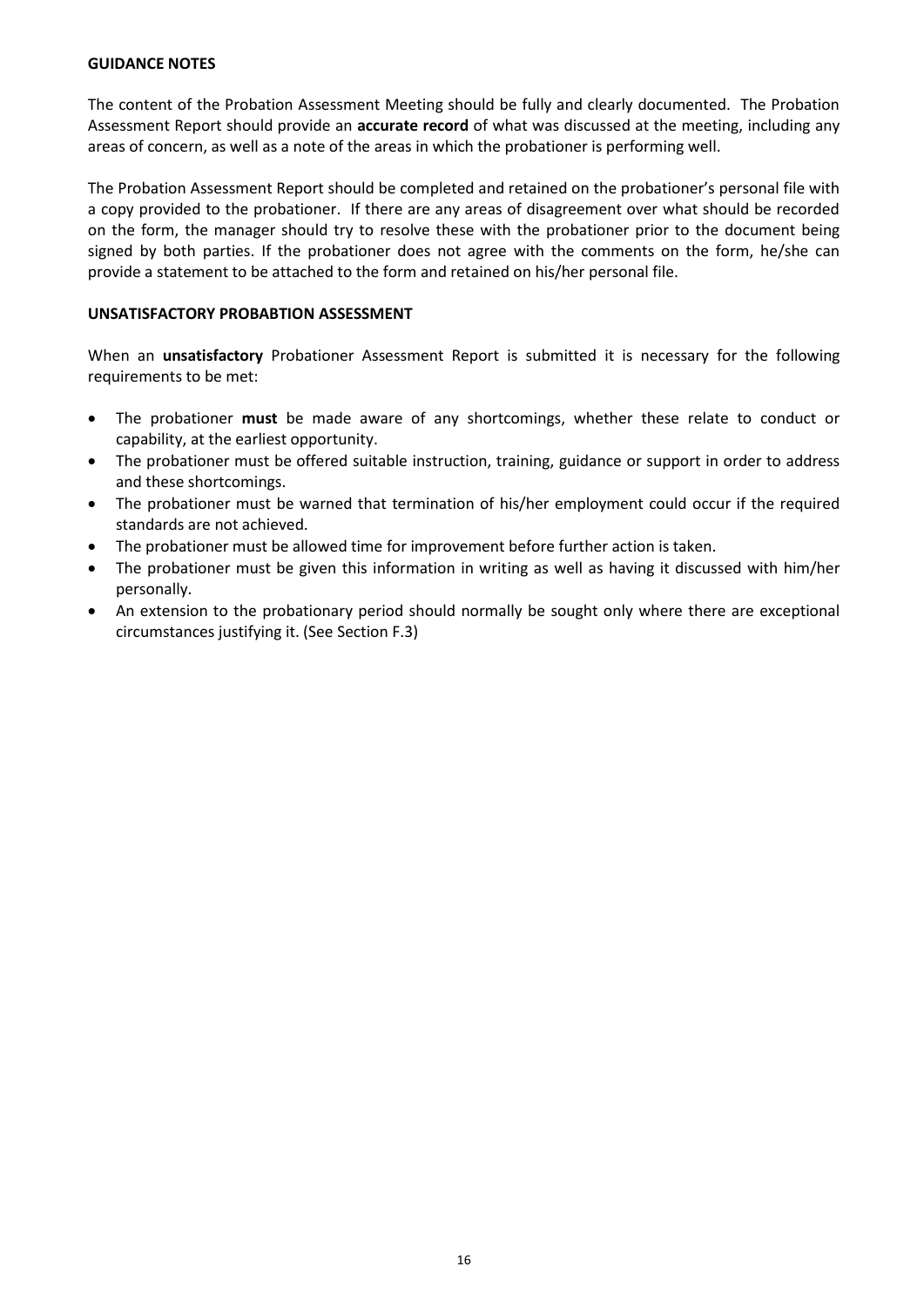# **Appendix 2 - Letter informing a probationer of completion of a satisfactory probation period**

#### **PROBATION**

Letter must be personalised and sent on the college's headed notepaper by the Principal

[Name] [Address] [Address] [Address] [Date]

Dear

#### **Completion of a satisfactory probation period**

I am writing to you to confirm that you have successfully completed your probationary period, subject to the remainder of the six months' probation period being completed satisfactorily. Should any concerns arise during the remaining time, the right is reserved to reconsider this decision and take appropriate action.

In view of this, I have pleasure in confirming your appointment as …………………..…… at Honiton Community College Academy Trust.

Under the terms of your contract your notice period will increase to { } months.

In all other respects your terms and conditions of employment remain unchanged.

I hope you will be very happy in your employment with us.

Yours sincerely

Principal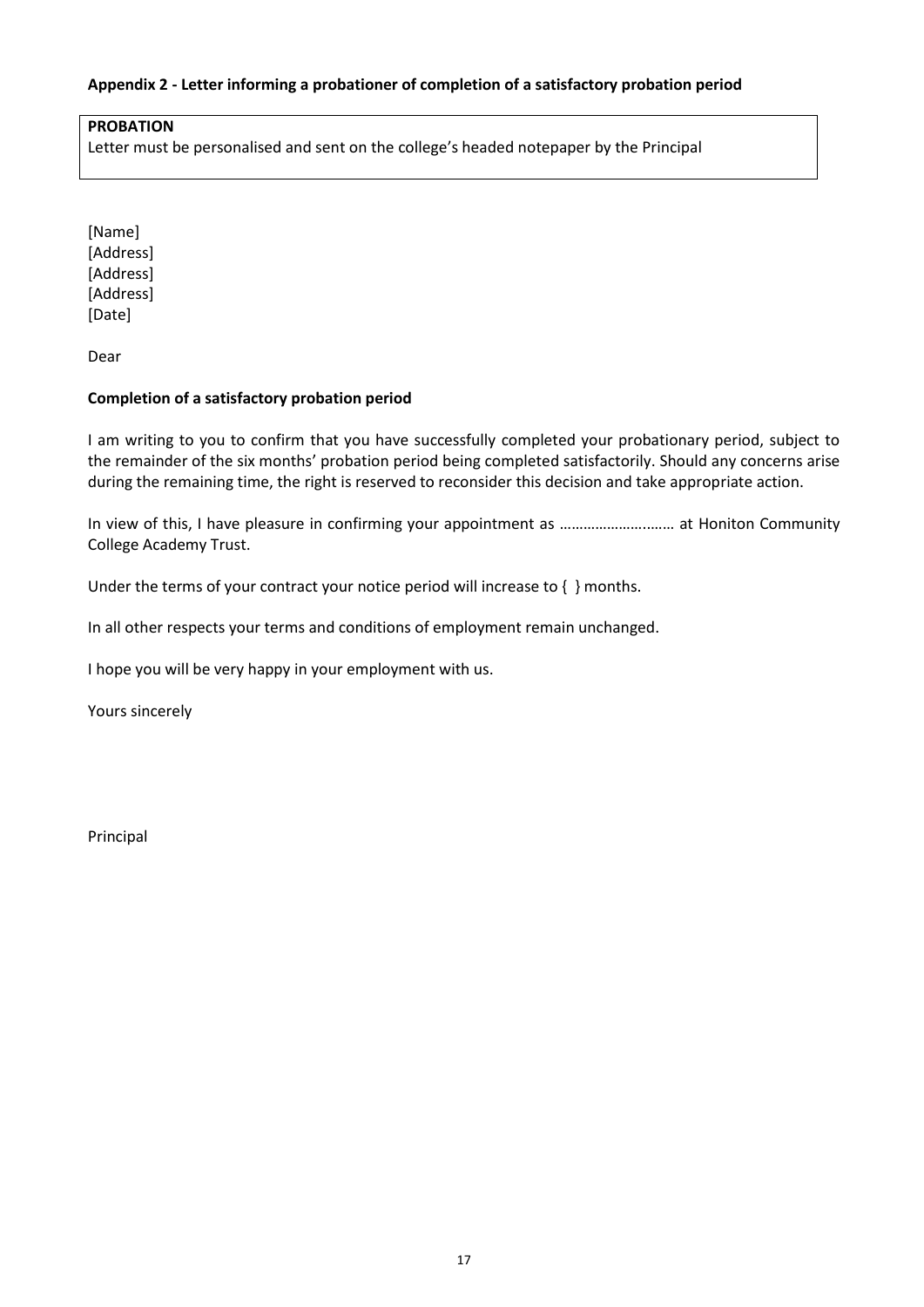# **Appendix 3 - Letter to invite a probationer to a Formal Probation Review Meeting following unsatisfactory final (5th month) Probation Assessment or Additional Probation Assessment meeting or Exceptional circumstances where the probationer has been suspended**

### **FORMAL PROBATION REVIEW MEETING**

Letter must be personalised and sent on the college's headed notepaper by the Principal

PERSONAL AND CONFIDENTIAL [Name] [Address] [Address] [Address] [Date]

Dear

I am writing to you further to the Probation Assessment Meeting(s) held on …{date(s)}… with …{name}…, your designated manager. The details of your performance/conduct which are unsatisfactory and were explained to you are in the attached Probation Assessment Report(s), which you have seen previously.

I am writing to require you to attend a Formal Probation Review Meeting which will be held on …{date}… at ..{time}.. at …{venue}…. A copy of the Probationary Policy for College Associate staff which has been adopted by the college's Governing Body is enclosed.

I will be accompanied at this meeting by {name} Human Resources Adviser. (Delete if not being accompanied). I shall be calling …{name}., as the designated manager for your probation period, as a witness. (delete if not appropriate)

At this meeting I will:

- 1. consider the concerns about your performance/conduct/suitability for the post;
- 2. consider the effect your performance/conduct is having on the college's ability to provide for the education and welfare of the pupils;
- 3. provide you with a full opportunity to put forward your version of events
- 4. consider whether:
	- your employment should be confirmed; or,
	- there are exceptional circumstances which mean that your probationary period should be extended (i.e. to give more time to find if remedial action will result in the necessary improvement); or
	- you have not met the required standards and your employment should be terminated.

You may be accompanied at the meeting by either a trade union representative or work colleague if you wish and I have attached an additional copy of this letter for you to give to the person accompanying you. If you wish to submit any documentation, please provide this at least two full days in advance of the meeting so that I can consider it before the meeting. Please inform me of any relevant witnesses you wish to call.

Please confirm that you are able to attend the meeting. If you are not able to attend on this date, please advise me immediately.

You should be aware that if I decide that you have not met the required standards, that you will be given two weeks' notice of termination of your contract.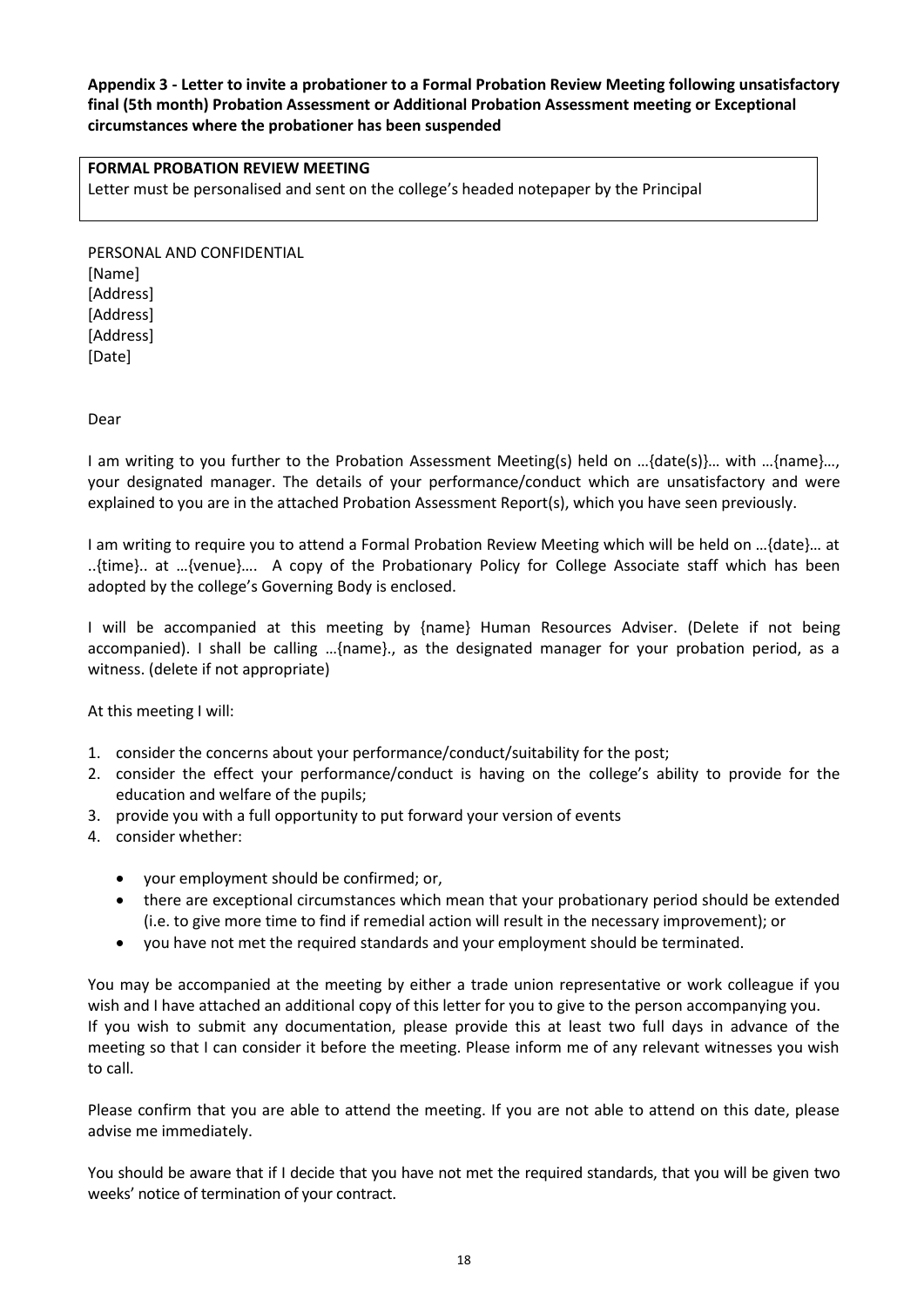At the end of the meeting, I will consider what has been said and will inform orally you of my decision, unless we agree otherwise. You will receive written confirmation of my decision.

If you need any further information, please do not hesitate to contact me.

Yours sincerely

Principal

Enc Probationer assessment report(s) Copy letter Probationary Policy for College Associate staff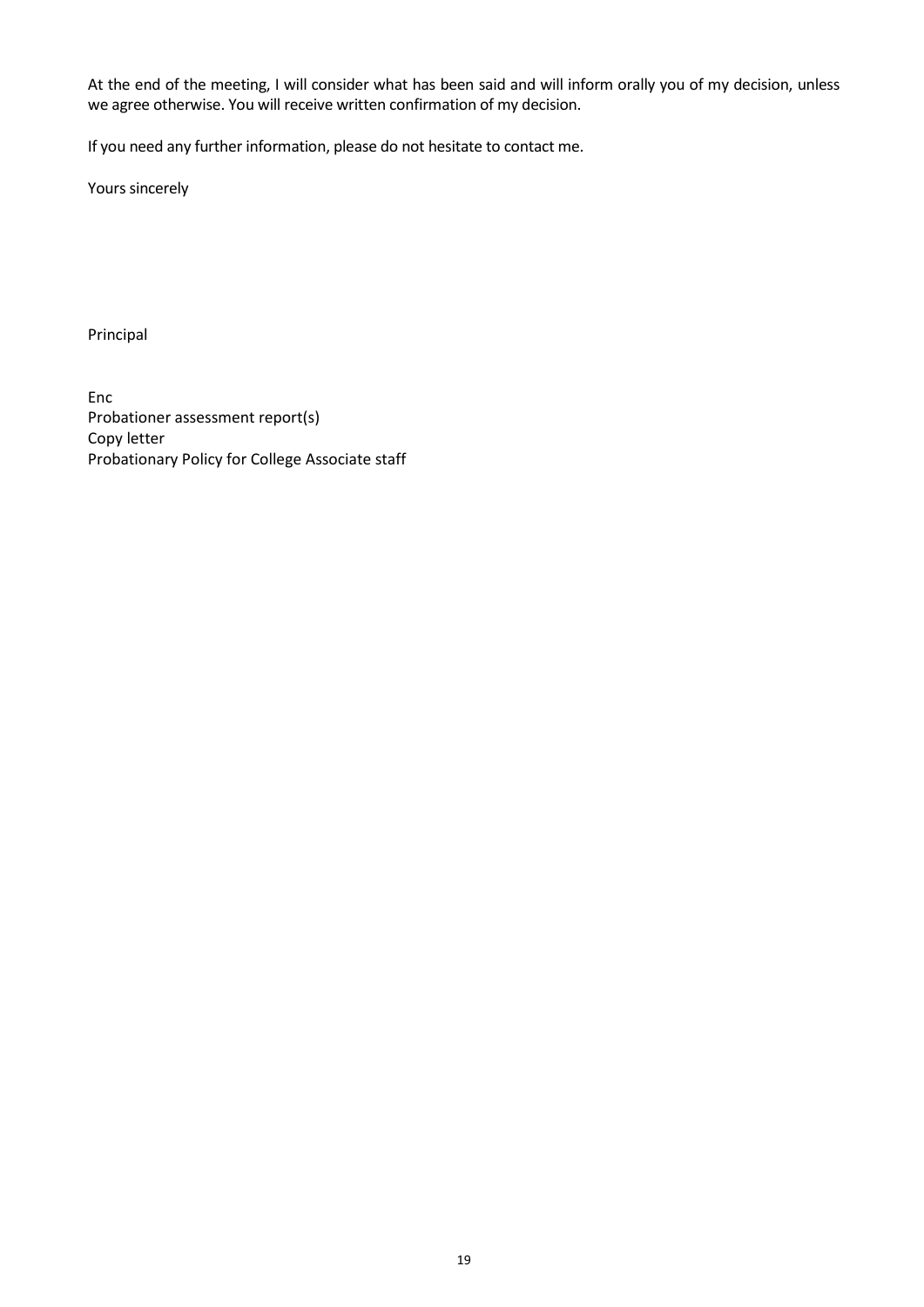# **EXCEPTIONAL EXTENSION OF PROBATION PERIOD**

Letter must be personalised and sent on the college's headed notepaper by the Principal

PERSONAL AND CONFIDENTIAL [Name] [Address] [Address] [Address] [Date]

Dear

#### **Exceptional Extension to Probationary Period**

I am writing following the Formal Probation Review Meeting held on …{date}…

I have determined that due to the concerns raised in the Probation Assessment Report(s), copies of which have been provided to you, it has not been possible to confirm satisfactory completion of your probationary period.

In view of ………………{specify exceptional circumstances leading to the extension of the probation period}……, I have decided that your probation period will be extended by ..{number}… weeks until …{date}….

…….{name}…, the designated manager for your probation period, will work closely with you to ensure you receive the necessary support to establish your suitability for this post. During this period you will be expected to address the following issues ….{*details of the areas of concern, objectives/targets and action plans set and agreed* }….

A Formal Probation Review Meeting will take place on .....{date}……. at which the Principal will consider if you have met the required standards.

If you fail to make sufficient progress by the end of your extended probation period, this is likely to result in your dismissal. As stated in your Statement of Particulars, issued to you on XXX, dismissals arising from unsuitability for confirmation of appointment can be made during the probationary period with the minimum statutory notice required. The period of notice of termination of your employment during your probation period will be two weeks'.

I hope that during the extension of your probation period you will be able to confirm your suitability for this post.

Please do not hesitate to contact me if you have any queries regarding the contents of this letter.

Yours sincerely

Principal/Chair of Committee (delete as appropriate)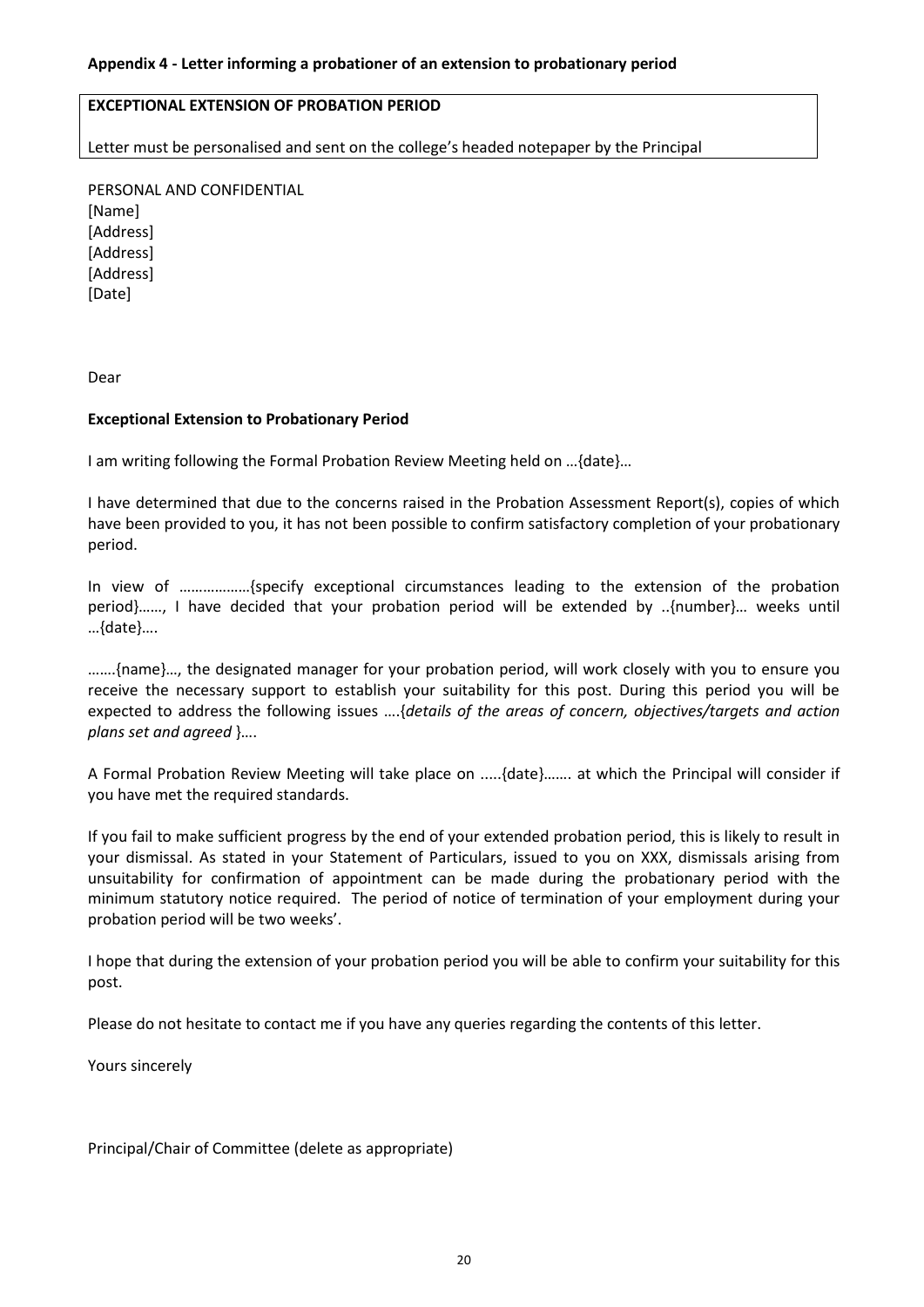# **Appendix 5 - Letter informing a probationer of termination of contract on the grounds of not achieving the required standards/poor performance during the probation period**

# **NOTICE OF DISMISSAL**

Letter must be personalised and sent on the college's headed notepaper

PERSONAL AND CONFIDENTIAL [Name] [Address] [Address] [Address] [Date]

Dear

I am writing to you further to the Formal Probation Review Meeting held on ….{date}…

As you are aware, during the course of your probation period it was necessary for ….{name}…., the designated manager to make you aware of concerns in connection with your performance. These were documented in the Probation Assessment Report(s) of ….{dates}….

You were subsequently given support, including ………{details of support provided}…… to enable you to improve during the remainder of your probation period.

Despite this support you have not met the standards required in that you have not …….{details of where standards have not been met}….. For this reason you were required to attend a Formal Probation Review meeting to discuss your continuing unsatisfactory performance. Following that meeting, as I informed you, I have decided to terminate your employment.

I am giving you two weeks' notice of your dismissal, which will take effect on …{date}…

**Or**

Your dismissal will take effect today, {... date...} and you will receive a payment in lieu of your two weeks' notice. Your employment will therefore cease today.

You have the right to appeal the decision to terminate your employment. If you wish to appeal, you should do so in writing within five days to the Clerk to Governors giving clear and specific reasons for the appeal.

Yours sincerely

Principal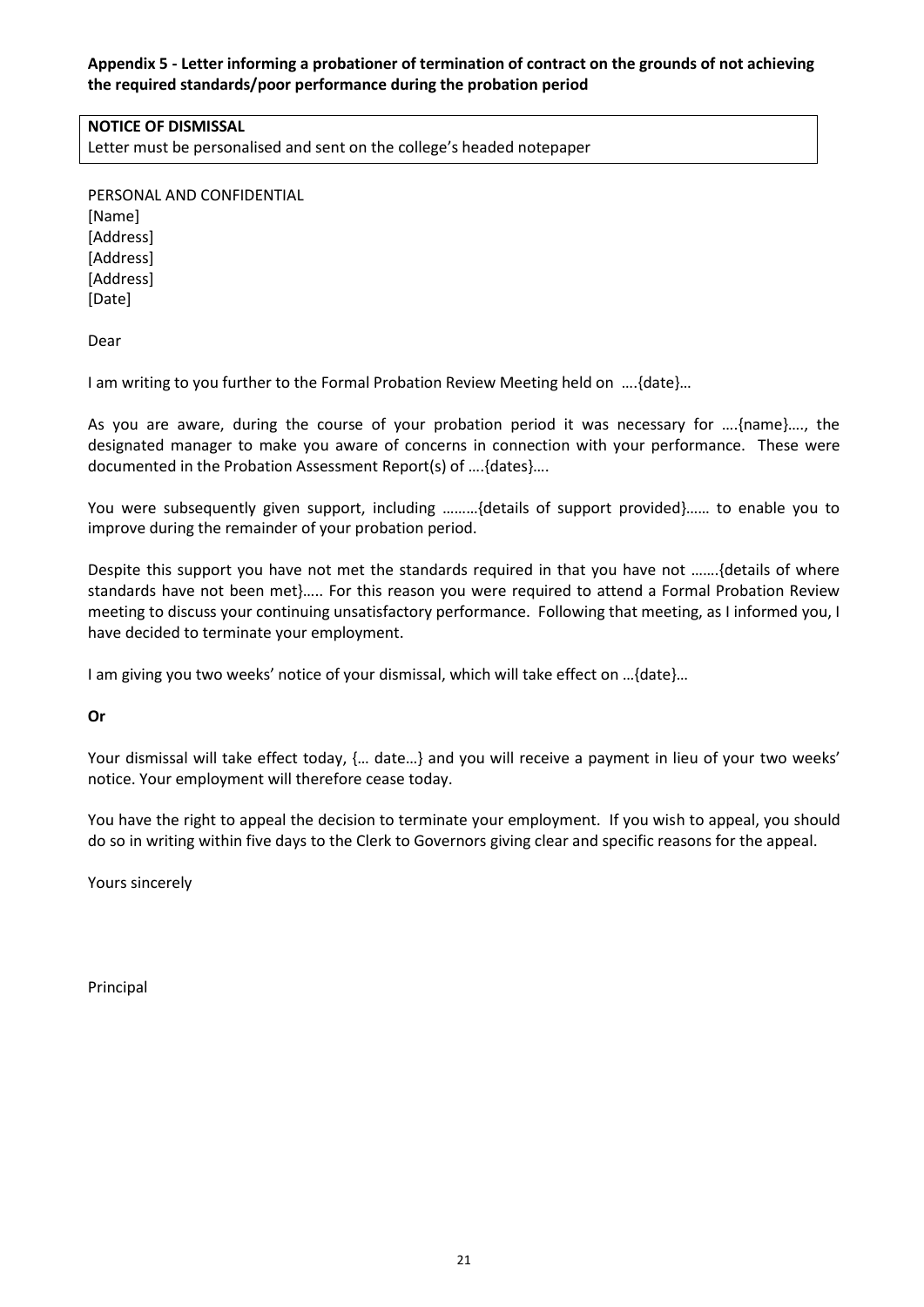## **Appendix 6 - Decision of the Appeal Committee – Uphold the Appeal**

To be sent by the Clerk to Governors after being signed the Chair of the Appeal Committee within five consecutive days of the Appeal, personalised and sent on the school's headed notepaper

Private and Confidential

[Name] [Address] [Address] [Address]

[Date]

Dear [Name]

I am writing to confirm the decision of the Appeal Hearing held on [date] at [venue] where you appealed against the decision of the Principal to terminate your employment as you had not met the required standards during your probation period.:

The Committee considered the following:

- Whether the probation process had been followed appropriately.
- Whether you had been given a reasonable opportunity to present your case and that your response was given fair consideration.
- Whether, taking into consideration all the circumstances, the decision of the Principal was reasonable.
- Any other issue(s) raised

As you were informed at the conclusion of the Appeal Hearing and after careful consideration of the facts of the case and all the evidence presented, the decision of the Committee was to uphold your appeal and to confirm your employment.

You will be reinstated on [full/half/nil\* delete as appropriate] and the Principal will be in touch with you shortly to discuss short and medium term arrangements.

Yours sincerely

[Name] Chair of the Appeal Committee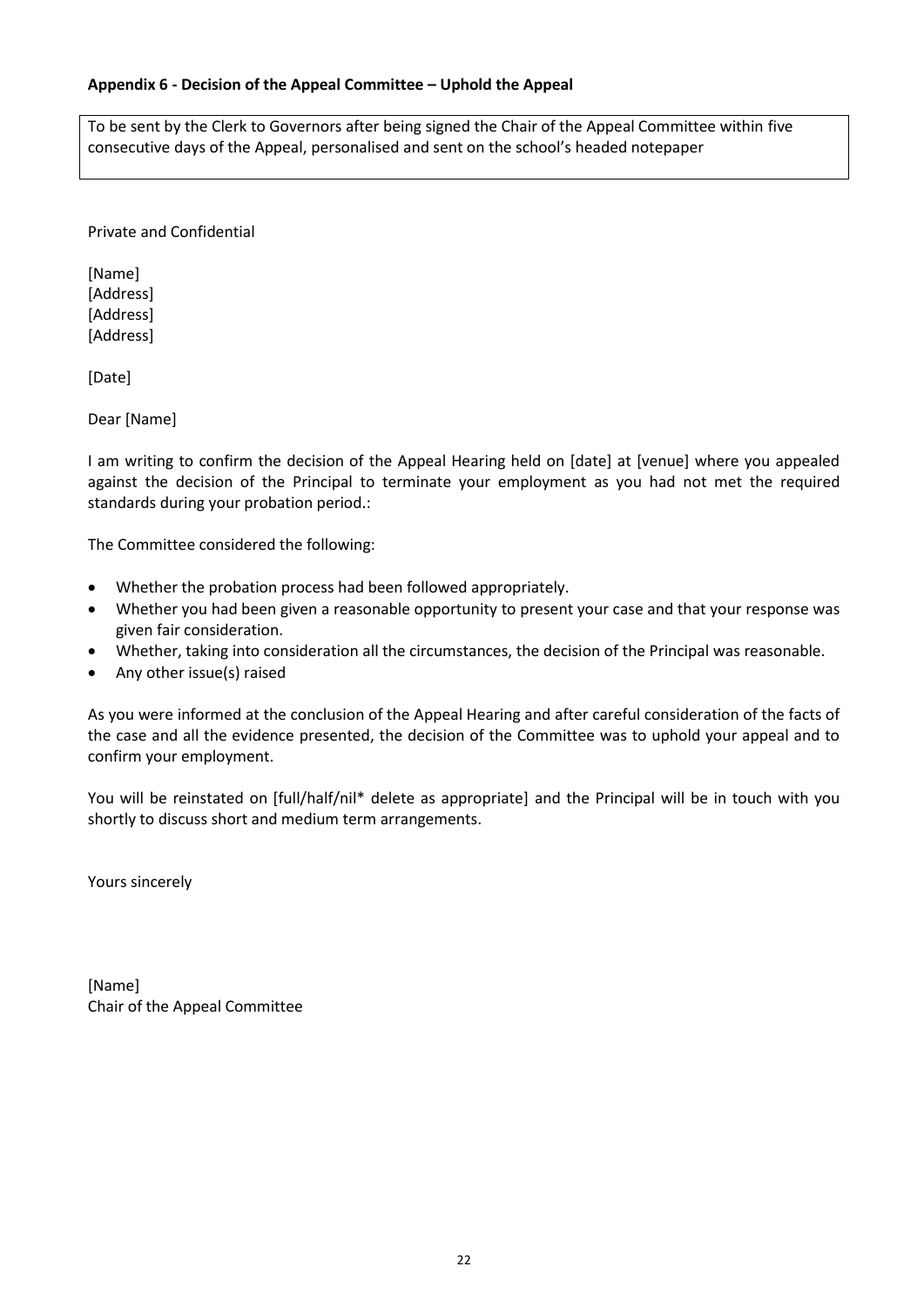### **EXCEPTIONAL EXTENSION OF PROBATION PERIOD**

Letter must be personalised and sent on the college's headed notepaper by the Chair of the Appeal Committee

PERSONAL AND CONFIDENTIAL

[Name] [Address] [Address] [Address]

[Date]

Dear

# **Exceptional Extension to Probationary Period**

I am writing following the Appeal Meeting held on …{date}…

Having considered all the evidence presented, the Committee has decided that it cannot uphold your appeal, due to the concerns raised in the formal Probation Review Meeting. However, in view of ………………{specify exceptional circumstances leading to the extension of the probation period}……, the Committee has decided that your probation period will be extended by ..{number}… weeks until …{date}….

…….{name}…, the designated manager for your probation period, will work closely with you to ensure you receive the necessary support to establish your suitability for this post. During this period you will be expected to address the following issues ….{*details of the areas of concern, objectives/targets and action plans set and agreed* }….

A Formal Probation Review Meeting will take place on .....{date}……. at which the Principal will consider if you have met the required standards.

If you fail to make sufficient progress by the end of your extended probation period, this is likely to result in your dismissal. As stated in your Statement of Particulars, dismissals arising from unsuitability for confirmation of appointment can be made during the probationary period with the minimum statutory notice required. The period of notice of termination of your employment during your probation period will be two weeks.

I hope that during the extension of your probation period you will be able to confirm your suitability for this post.

Please do not hesitate to contact me if you have any queries regarding the contents of this letter.

Yours sincerely

Chair Appeal Committee